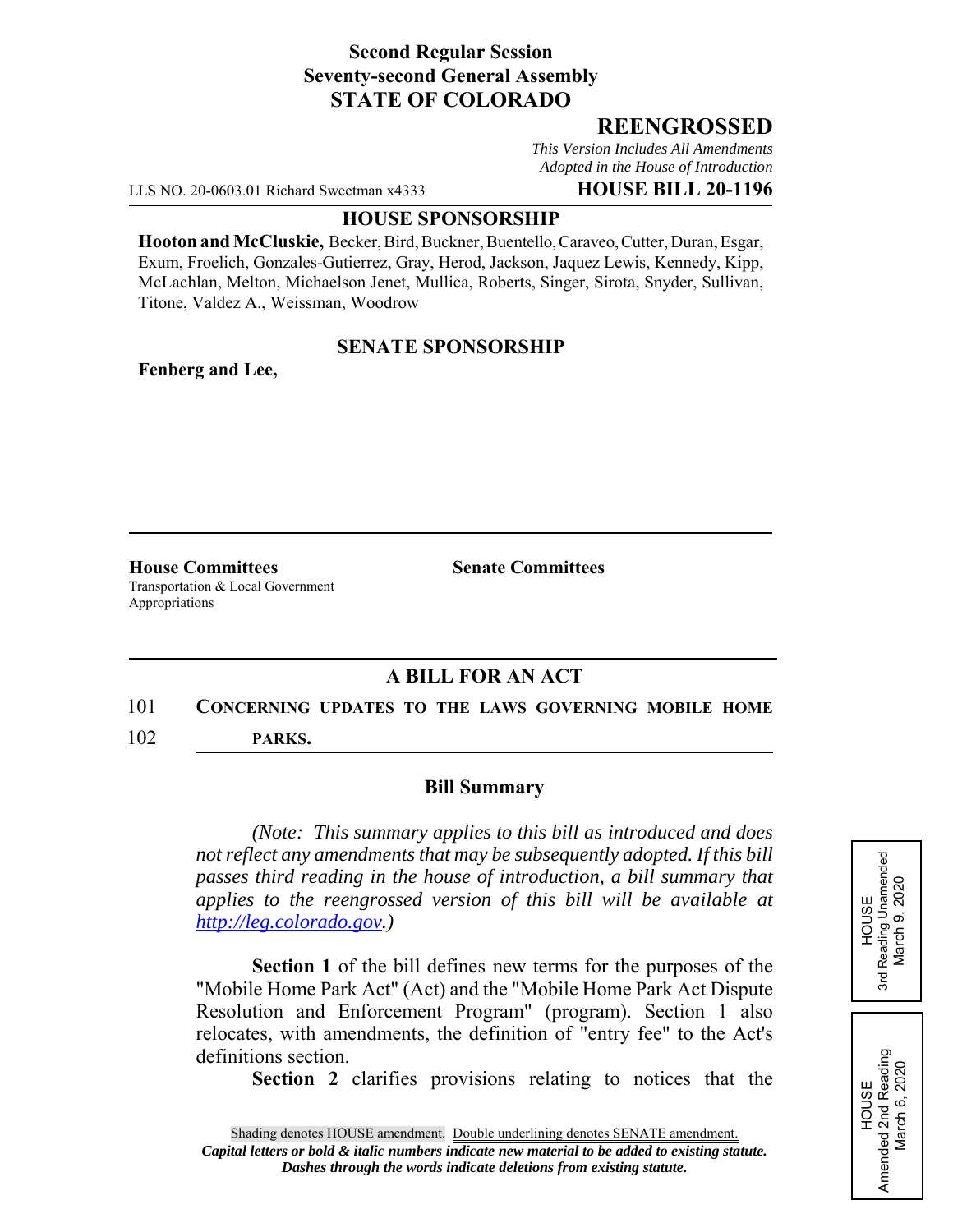management of a mobile home park (management) is required to provide to home owners of the mobile home park (home owners) when the management intends to terminate a home owner's tenancy in the mobile home park (park).

**Section 3** restates, with amendments, the permissible reasons for which the management may terminate a home owner's tenancy and the notice requirements associated with a termination.

**Section 4** states that a notice to quit tenancy and a notice of nonpayment of rent must include language notifying a home owner of the home owner's right to file a complaint through the program.

**Section 5** replaces a gender-specific pronoun with gender-neutral language and relocates, with amendments, certain existing language concerning the administration of security deposits by landlords.

**Section 6** repeals the definition of "entry fee" from its current location in statute.

**Sections 7, 8, and 9** replace gender-specific pronouns with gender-neutral language.

**Section 10** clarifies management's duties concerning maintenance and repair of a park; creates new duties relating to the maintenance and repair of water lines, sewage, and other utilities; and replaces a gender-specific pronoun with gender-neutral language.

**Section 11** requires management to annually provide certain information concerning water usage and billing to home owners and to post the information in a clearly visible location in at least one common area of the park. The management must provide each home owner a monthly water bill showing the amount owed by the home owner, the total amount owed by all the home owners in the park, the methodologies used to determine the amount billed to each home owner, and, if the management purchases the water from a provider, the total amount paid by the management to the provider.

Section 11 also prohibits management from taking retaliatory action against a home owner who exercises any right conferred upon the home owner by law. The bill states that certain actions by management are presumed to be retaliatory and that management may rebut a presumption of retaliation with sufficient evidence of a nonretaliatory purpose.

**Section 12** relocates existing language prohibiting a rental agreement from including certain provisions and adds new prohibited provisions.

**Section 13** adds provisions and relocates, with amendments, existing provisions concerning the amending of park rules and regulations. The bill states that management may add or amend rules and regulations only after acquiring the consent of each home owner or after providing written notice of the amendment to each home owner at least 60 days before the amendment becomes effective. A home owner may file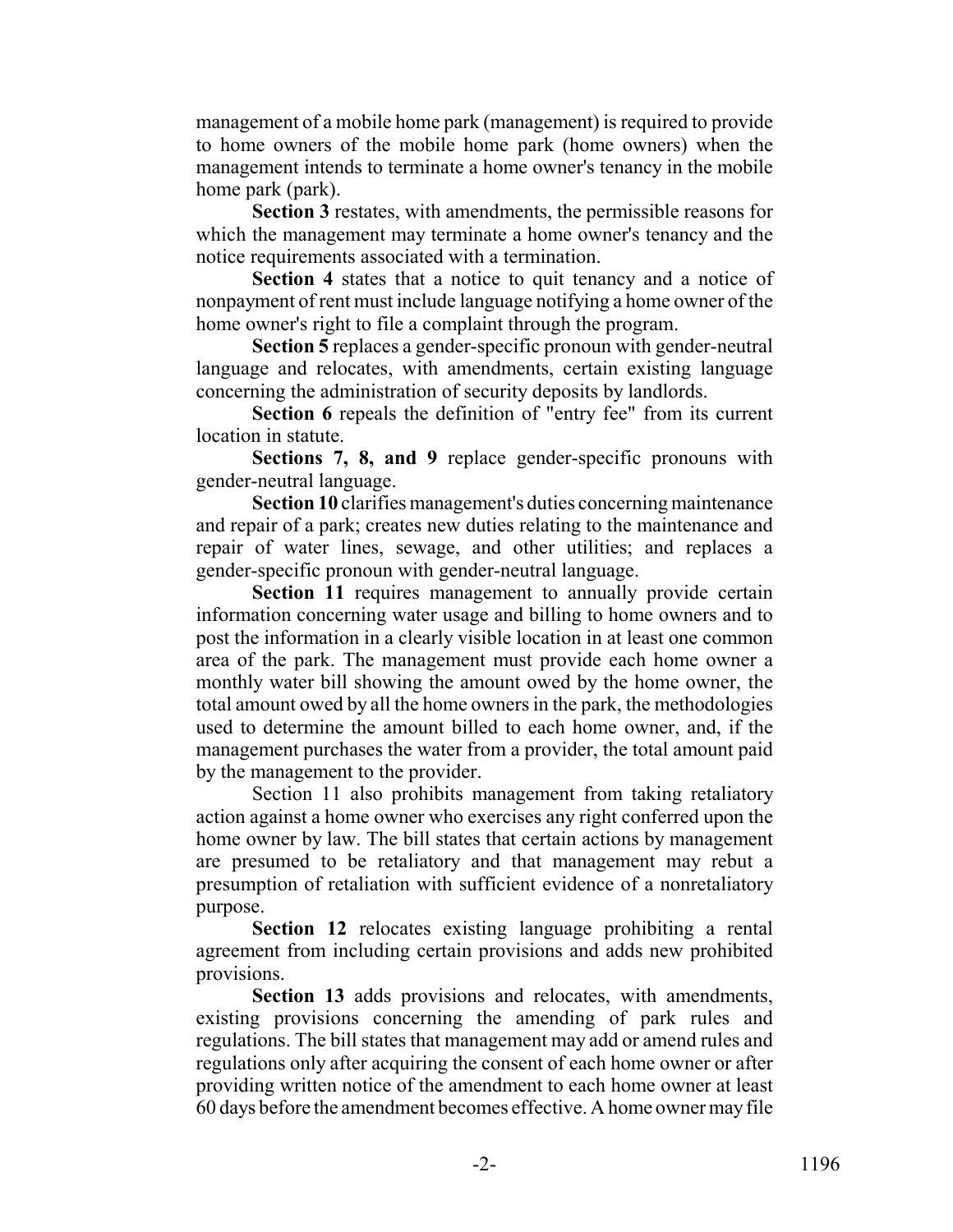a complaint challenging a rule, regulation, or amendment pursuant to the program within 60 days after receiving the notice. If a home owner files a complaint, management shall not enforce the rule, regulation, or amendment unless the dispute resolution process concludes with a written determination that the rule, regulation, or amendment may be enforced.

**Section 14** requires management to respect the privacy of home owners. The management has a right of entry to the land upon which a mobile home is situated for the maintenance of utilities and to ensure compliance with applicable codes, statutes, ordinances, administrative rules, rental agreements, and the rules of the community. A landlord shall not make entry in a manner that interferes with a home owner's peaceful enjoyment of the land except in the case of an emergency. The management shall make a reasonable effort to notify a home owner of management's intention to make entry at least 48 hours before making entry.

**Sections 15 to 21** make conforming amendments.

| $\mathbf{1}$   | Be it enacted by the General Assembly of the State of Colorado:     |
|----------------|---------------------------------------------------------------------|
| $\overline{2}$ | <b>SECTION 1.</b> In Colorado Revised Statutes, repeal and reenact, |
| 3              | with amendments, 38-12-201.5 as follows:                            |
| $\overline{4}$ | 38-12-201.5. Definitions. ASUSED IN THIS PART 2 AND PART 11 OF      |
| 5              | THIS ARTICLE 12, UNLESS THE CONTEXT OTHERWISE REQUIRES:             |
| 6              | (1) "ENTRY FEE" MEANS ANY FEE PAID TO OR RECEIVED FROM AN           |
| $\tau$         | OWNER OF A MOBILE HOME PARK OR AN AGENT THEREOF EXCEPT FOR:         |
| 8              | $(a)$ RENT;                                                         |
| 9              | (b) A SECURITY DEPOSIT TO PAY FOR ACTUAL DAMAGES TO THE             |
| 10             | PREMISES OR TO SECURE RENTAL PAYMENTS;                              |
| 11             | FEES CHARGED BY ANY GOVERNMENTAL AGENCY OF THE<br>(c)               |
| 12             | STATE, A COUNTY, A TOWN, OR A CITY;                                 |
| 13             | (d) UTILITIES; AND                                                  |
| 14             | (e) INCIDENTAL REASONABLE CHARGES FOR SERVICES ACTUALLY             |
| 15             | PERFORMED BY THE MOBILE HOME PARK OWNER OR THE HOME OWNER'S         |
| 16             | AGENT AND AGREED TO IN WRITING BY THE HOME OWNER.                   |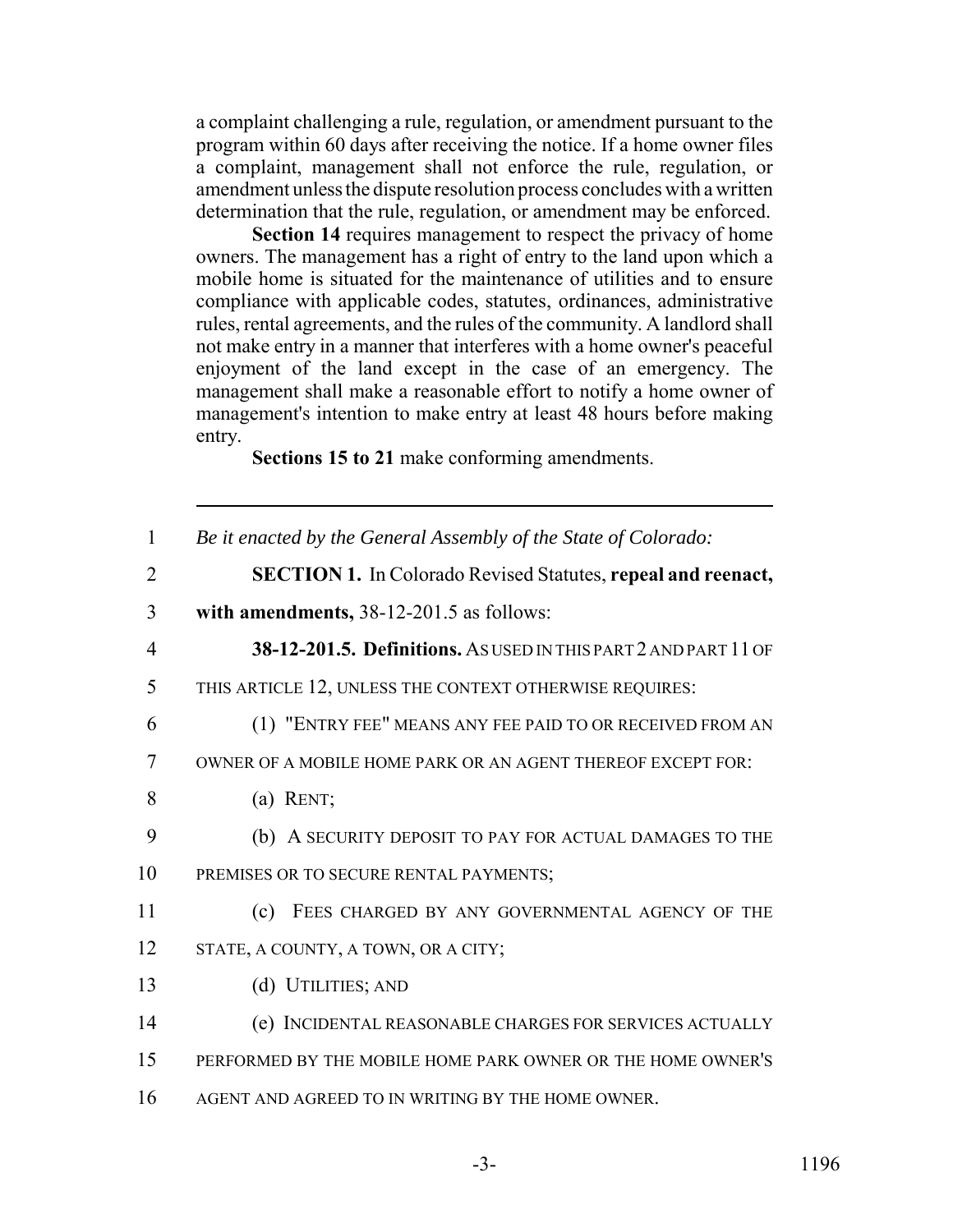(2) "HOME OWNER" MEANS ANY PERSON OR FAMILY OF A PERSON WHO OWNS A MOBILE HOME THAT IS SUBJECT TO A TENANCY IN A MOBILE HOME PARK UNDER A RENTAL AGREEMENT.

 (3) "MANAGEMENT" OR "LANDLORD" MEANS THE OWNER OR PERSON RESPONSIBLE FOR OPERATING AND MANAGING A MOBILE HOME PARK OR AN AGENT, EMPLOYEE, OR REPRESENTATIVE AUTHORIZED TO ACT ON THE MANAGEMENT'S BEHALF IN CONNECTION WITH MATTERS RELATING TO TENANCY IN THE PARK.

 (4) "MANAGEMENT VISIT" MEANS AN ENTRY BY MANAGEMENT ON A MOBILE HOME LOT.

(5) "MOBILE HOME" MEANS:

 (a) A SINGLE-FAMILY DWELLING THAT IS BUILT ON A PERMANENT CHASSIS; IS DESIGNED FOR LONG-TERM RESIDENTIAL OCCUPANCY; CONTAINS COMPLETE ELECTRICAL, PLUMBING, AND SANITARY FACILITIES; IS DESIGNED TO BE INSTALLED IN A PERMANENT OR SEMIPERMANENT MANNER WITH OR WITHOUT A PERMANENT FOUNDATION; AND IS CAPABLE OF BEING DRAWN OVER PUBLIC HIGHWAYS AS A UNIT OR IN SECTIONS BY SPECIAL PERMIT; OR

 (b) A MANUFACTURED HOME, AS DEFINED IN SECTION 38-29-102 (6), IF THE MANUFACTURED HOME IS SITUATED IN A MOBILE HOME PARK. (6) "MOBILE HOME PARK" OR "PARK" MEANS A PARCEL OF LAND USED FOR THE CONTINUOUS ACCOMMODATION OF FIVE OR MORE OCCUPIED MOBILE HOMES AND OPERATED FOR THE PECUNIARY BENEFIT OF THE OWNER OF THE PARCEL OF LAND OR THE OWNER'S AGENTS, LESSEES, OR ASSIGNEES. "MOBILE HOME PARK" DOES NOT INCLUDE MOBILE HOME SUBDIVISIONS OR PROPERTY ZONED FOR MANUFACTURED HOME SUBDIVISIONS.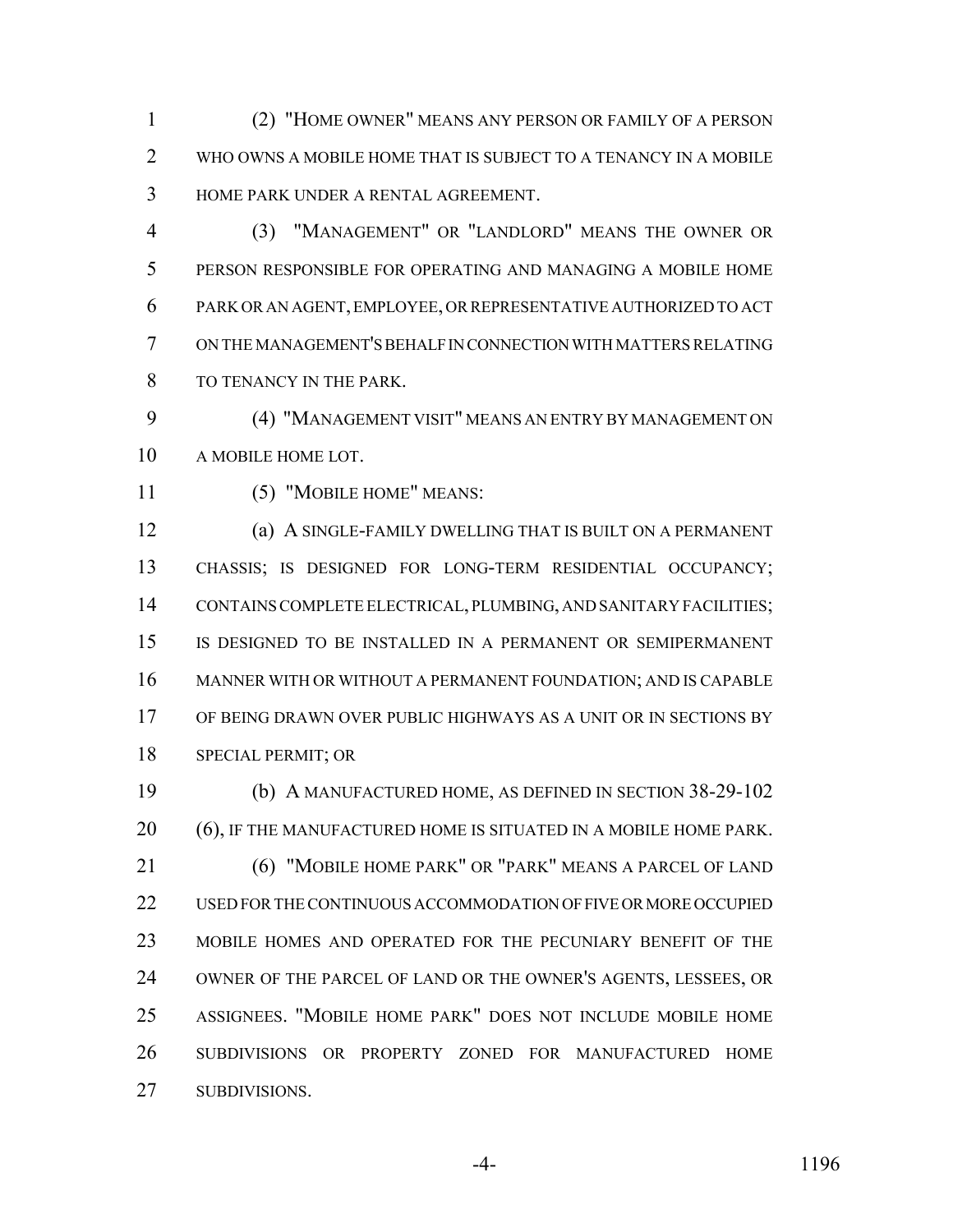(7) "MOBILE HOME SPACE", "SPACE", "MOBILE HOME LOT", OR "LOT" MEANS A PARCEL OF LAND WITHIN A MOBILE HOME PARK DESIGNATED BY THE MANAGEMENT TO ACCOMMODATE ONE MOBILE HOME AND ITS ACCESSORY BUILDINGS AND TO WHICH THE REQUIRED SEWER AND UTILITY CONNECTIONS ARE PROVIDED BY THE PARK.

 (8) "PREMISES" MEANS A MOBILE HOME PARK AND EXISTING FACILITIES AND APPURTENANCES OF THE PARK, INCLUDING FURNITURE AND UTILITIES WHERE APPLICABLE, AND GROUNDS, AREAS, AND EXISTING FACILITIES HELD OUT FOR THE USE OF HOME OWNERS GENERALLY OR THE 10 USE OF WHICH IS PROMISED TO HOME OWNERS.

 (9) "RENT" MEANS ANY MONEY OR OTHER CONSIDERATION TO BE PAID TO THE MANAGEMENT FOR THE RIGHT OF USE, POSSESSION, AND 13 OCCUPATION OF THE PREMISES.

 (10) "RENTAL AGREEMENT" MEANS AN AGREEMENT, WRITTEN OR IMPLIED BY LAW, BETWEEN THE MANAGEMENT AND A HOME OWNER ESTABLISHING THE TERMS AND CONDITIONS OF A TENANCY, INCLUDING REASONABLE RULES AND REGULATIONS PROMULGATED BY THE PARK MANAGEMENT. A LEASE IS A RENTAL AGREEMENT.

 (11) "RESIDENT" MEANS AN INDIVIDUAL WHO RESIDES IN A MOBILE HOME THAT IS LOCATED IN A MOBILE HOME PARK, REGARDLESS OF WHETHER THE INDIVIDUAL IS THE HOME OWNER.

22 (12) "RETALIATORY ACTION" INCLUDES:

 (a) INCREASING RENT OR DECREASING SERVICES IN A SELECTIVE OR EXCESSIVE MANNER, OR IN A NONUNIFORM MANNER TO THE EXTENT THAT THE NONUNIFORM INCREASE OR DECREASE IS UNRELATED TO A LEGITIMATE BUSINESS PURPOSE;

(b) ISSUING MANDATORY FEES IN A SELECTIVE OR EXCESSIVE

-5- 1196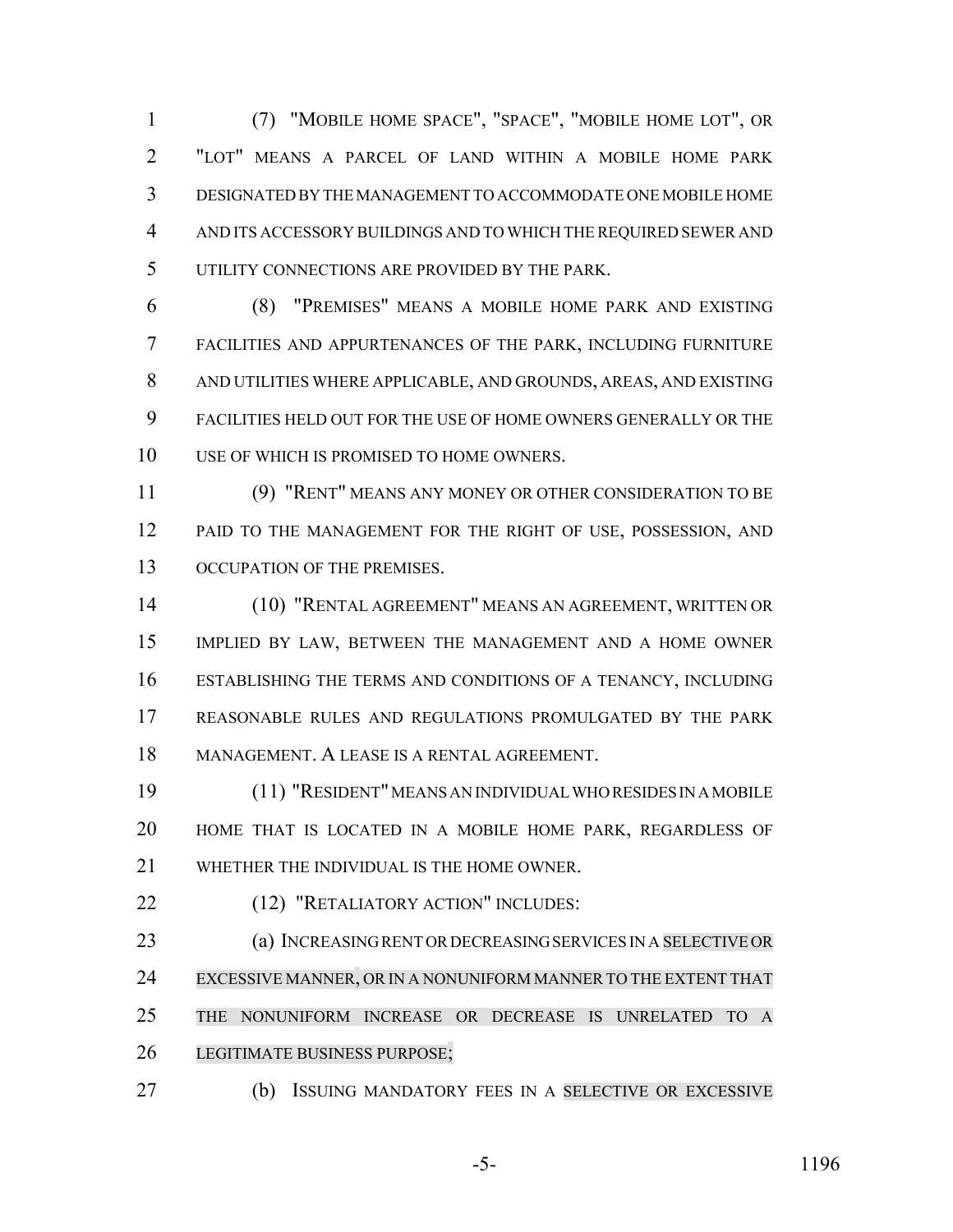MANNER, OR IN A NONUNIFORM MANNER TO THE EXTENT THAT THE NONUNIFORM ISSUANCE OF THE FEES IS UNRELATED TO A LEGITIMATE BUSINESS PURPOSE;

 (c) ISSUING WARNINGS, CITATIONS, OR FINES THAT ARE NOT LAWFUL;

 (d) SERVING NOTICES OR THREATENING EVICTION WHEN THE NOTICES OR THREATS ARE NOT REASONABLY JUSTIFIED;

 (e) BILLING A HOME OWNER IN A SELECTIVE OR EXCESSIVE MANNER, OR IN A NONUNIFORM MANNER TO THE EXTENT THAT THE NONUNIFORM BILLING IS UNRELATED TO A LEGITIMATE BUSINESS PURPOSE, FOR AN ITEM OR SERVICE FOR WHICH THE HOME OWNER HAS NOT 12 PREVIOUSLY BEEN BILLED;

 (f) CREATING OR MODIFYING RULES AND REGULATIONS OF THE PARK THAT ARE NOT REASONABLY RELATED TO A LEGITIMATE PURPOSE; (g) SELECTIVELY ENFORCING RULES OR REQUIREMENTS OF THE PARK;

 (h) CONDUCTING MANAGEMENT VISITS THAT ARE SELECTIVE, NONUNIFORM, OR EXCESSIVE; EXCEPT THAT THIS SUBSECTION (12)(h) DOES NOT INCLUDE MANAGEMENT VISITS THAT ARE CONDUCTED FOR THE 20 PURPOSE OF PROVIDING NOTICES THAT ARE REQUIRED BY LAW OR BY A 21 RENTAL AGREEMENT:

22 (i) ALTERING OR REFUSING TO RENEW AN EXISTING RENTAL AGREEMENT;

 (j) SURVEILLING A HOME OWNER WHO SUBMITS AN ORAL OR WRITTEN COMPLAINT ABOUT A MOBILE HOME PARK TO THE MANAGEMENT 26 OR TO ANY FEDERAL, STATE, OR LOCAL GOVERNMENT AGENCY; EXCEPT THAT THIS SUBSECTION (12)(j) DOES NOT INCLUDE ROUTINE,

-6- 1196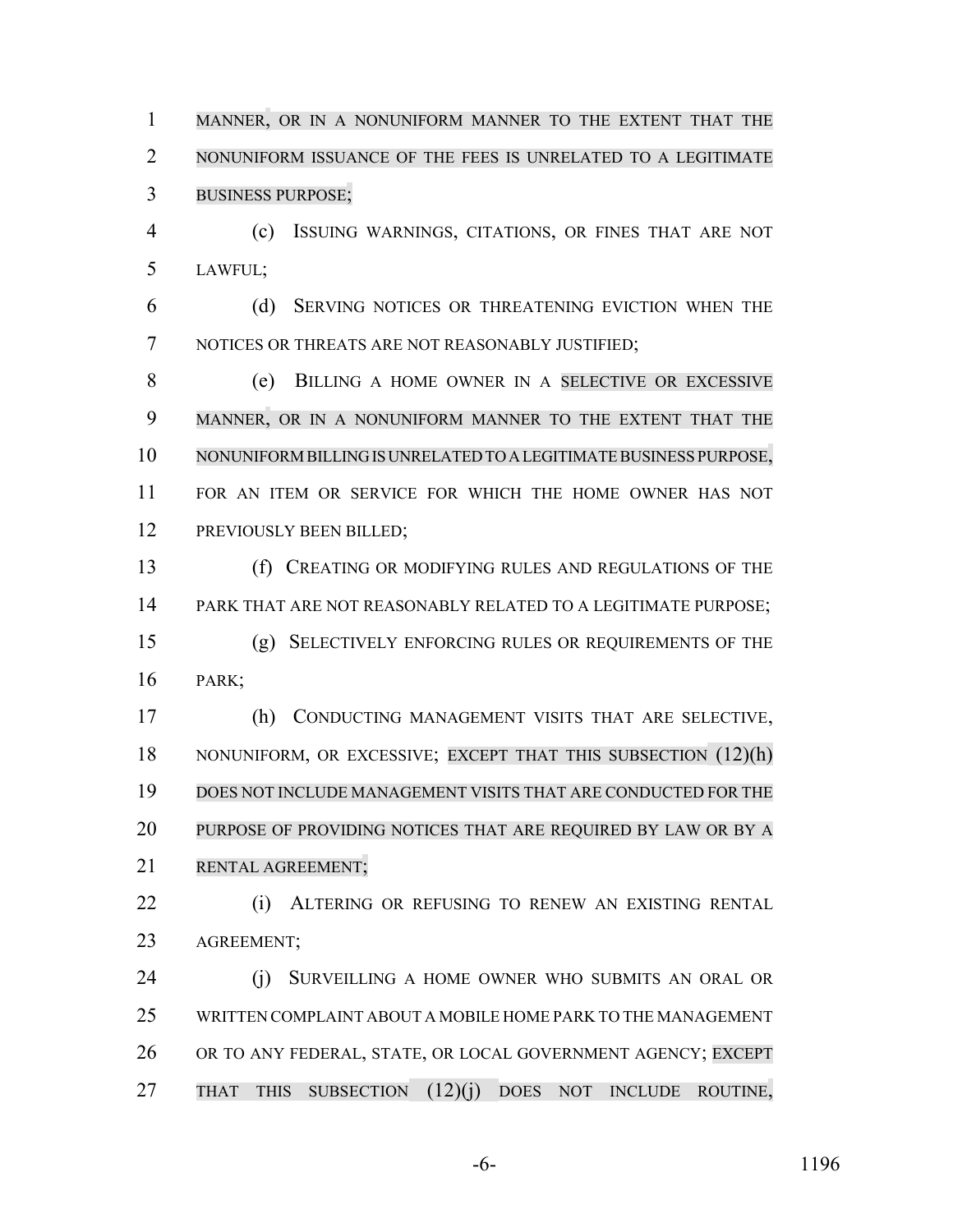PHOTOGRAPHING, OR RECORDING OF VIOLATIONS OF LAW, THE RENTAL AGREEMENT, OR THE RULES AND REGULATIONS OF THE PARK; OR (k) REPORTING OR PUBLICIZING DAMAGING INFORMATION ABOUT A HOME OWNER WHO SUBMITS AN ORAL OR WRITTEN COMPLAINT ABOUT A MOBILE HOME PARK TO THE MANAGEMENT OR TO ANY FEDERAL, STATE, OR LOCAL GOVERNMENT AGENCY. (13) "TENANCY" MEANS THE RIGHT OF A HOME OWNER TO: (a) LOCATE, MAINTAIN, AND OCCUPY A MOBILE HOME, INCLUDING ACCESSORY STRUCTURES FOR HUMAN HABITATION, ON A SPACE WITHIN A PARK; (b) MAKE IMPROVEMENTS TO THE SPACE; AND (c) USE THE SERVICES AND FACILITIES OF THE PARK. **SECTION 2.** In Colorado Revised Statutes, 38-12-202, **amend** (1)(c) and (3); **repeal** (2); and **add** (4) as follows: **38-12-202. Tenancy - notice to quit.** (1) (c) (I) Except as otherwise provided in subparagraph (II) of this paragraph (c) the 18 SUBSECTIONS  $(1)(c)(II)$  and  $(3)$  of this section, the Management 19 SHALL GIVE A home owner shall be given a period of not less than AT 20 LEAST sixty NINETY days AFTER THE DATE THE NOTICE IS SERVED OR 21 POSTED to SELL THE MOBILE HOME OR remove any mobile home IT from 22 the premises. from the date the notice is served or posted. In those 23 situations where a mobile home is being leased to, or occupied by, 24 persons other than its owner and in a manner contrary to the rules and

NONEXCESSIVE COMMUNITY INSPECTIONS OR DOCUMENTING,

26 terminated by the landlord upon giving a thirty-day notice rather than said 27 sixty-day notice.

regulations of the landlord, then in that event, the tenancy may be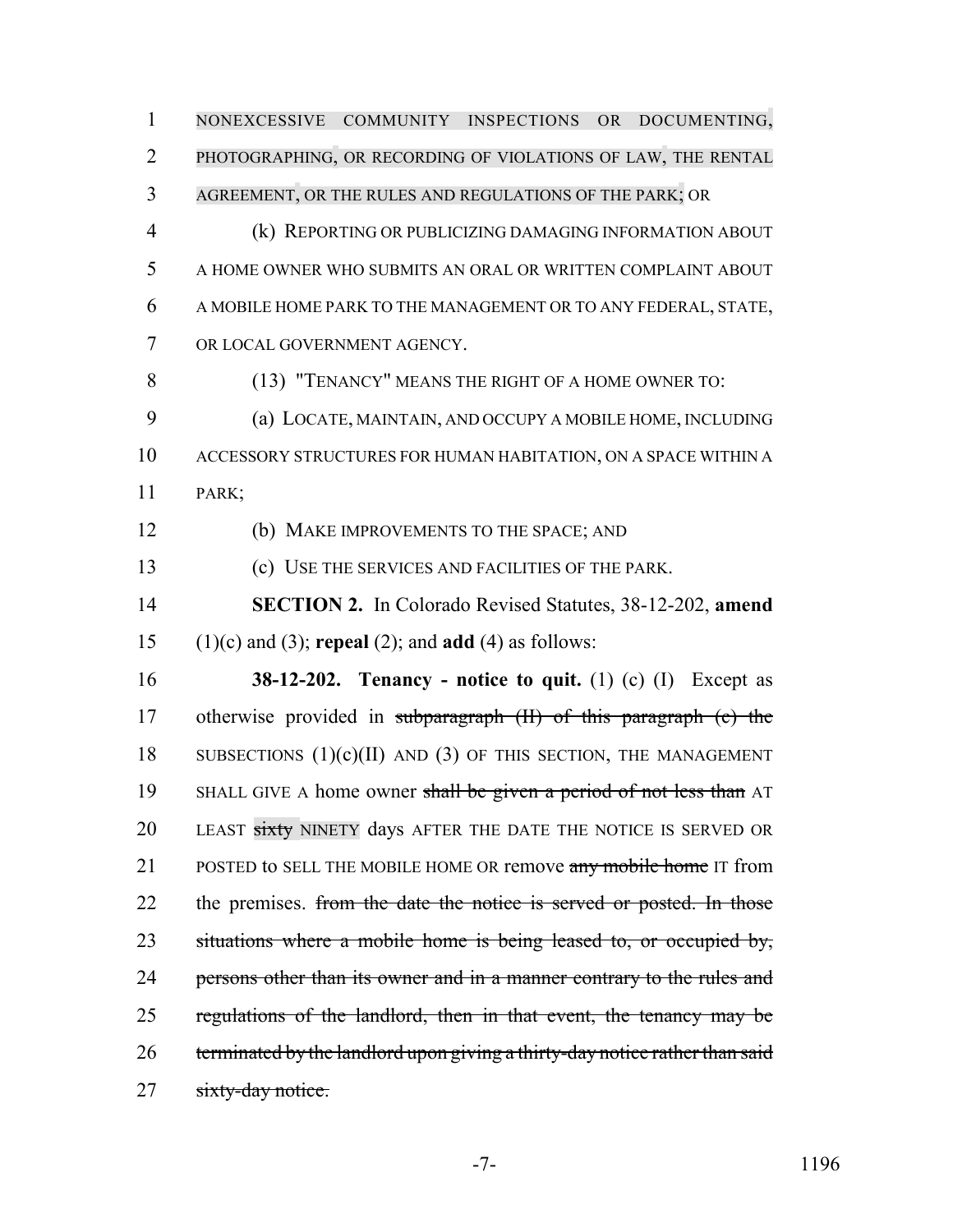1 (II) If the MANAGEMENT TERMINATES A tenancy is terminated on 2 grounds specified DESCRIBED in section 38-12-203 (1)(f), THE 3 MANAGEMENT SHALL GIVE the home owner shall be given a period of not 4 less than AT LEAST ten days AFTER THE DATE THE NOTICE IS SERVED OR 5 POSTED to SELL THE MOBILE HOME OR remove any mobile home IT from 6 the premises. from the date the notice is served or posted.

7 (2) No lease shall contain any provision by which the home owner 8 waives his or her rights under this part 2, and any such waiver shall be 9 deemed contrary to public policy and shall be unenforceable and void. In 10 those situations where a mobile home is being leased to, or occupied by, 11 persons other than its owner and in a manner contrary to the rules and 12 regulations of the landlord, then, in that event, the tenancy may be 13 terminated by the landlord upon giving a thirty-day notice rather than said 14 sixty-day notice.

15 (3) IN ANY NOTICE PROVIDED BY THE MANAGEMENT AS REQUIRED 16 BY THIS SECTION, the landlord or management of a mobile home park 17 shall specify in the notice required by this section, the reason for the 18 termination, as described in section 38-12-203, of any THE tenancy in 19 such mobile home park THAT IS THE SUBJECT OF THE NOTICE. If the 20 MANAGEMENT IS TERMINATING THE tenancy is being terminated based on 21 BECAUSE the mobile home or mobile home lot being IS OUT OF 22 COMPLIANCE WITH LOCAL ORDINANCES OR STATE LAWS OR RULES 23 RELATING TO MOBILE HOMES AND MOBILE HOME LOTS, AS DESCRIBED IN 24 SECTION 38-12-203 (1)(a), OR out of compliance with the WRITTEN rules 25 and regulations adopted pursuant to OF THE MOBILE HOME PARK, AS 26 DESCRIBED IN section  $38-12-203(1)(c)$ , the notice required by this section 27 shall MUST include a statement advising the home owner that the home

-8- 1196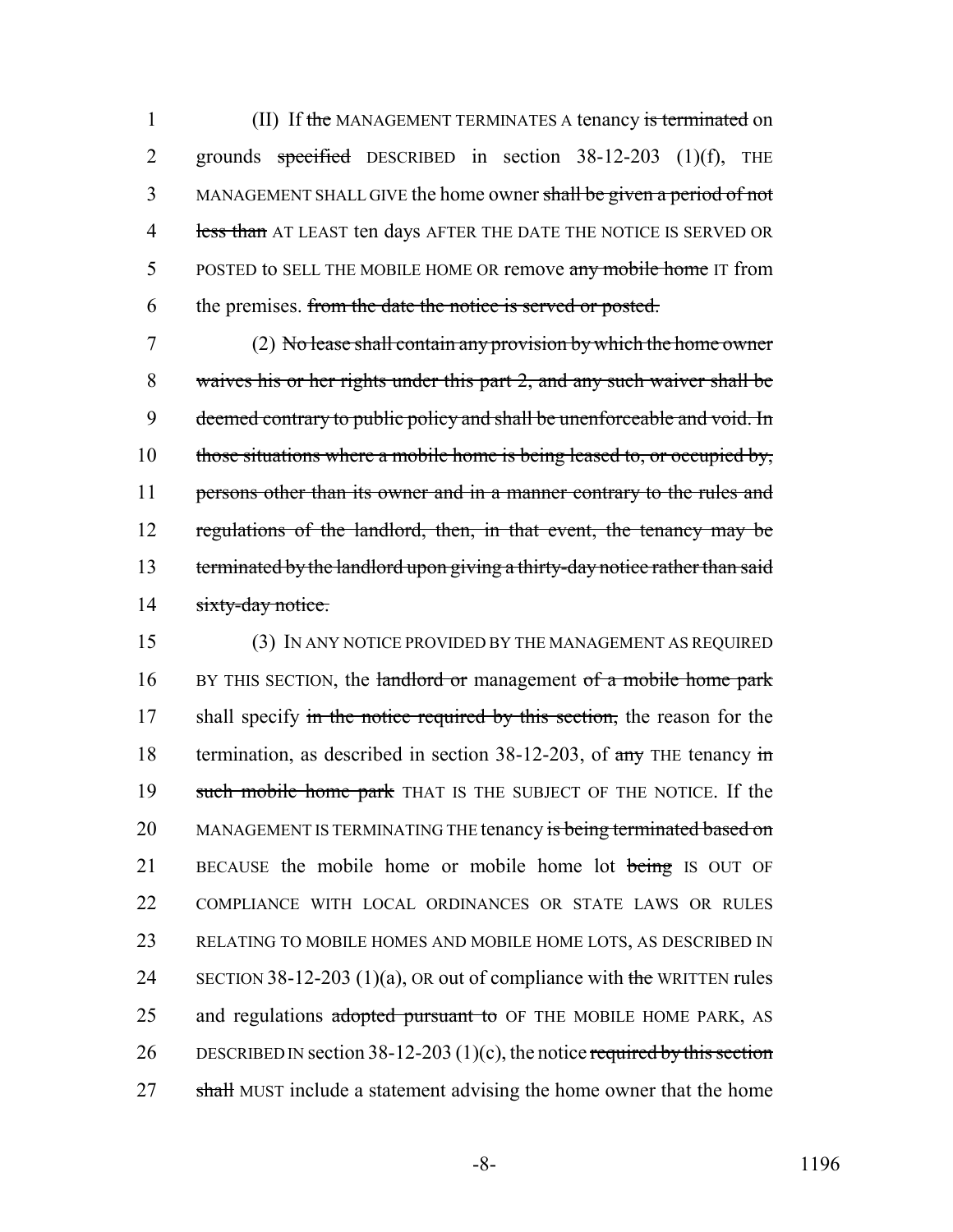1 owner has a right to cure the noncompliance within thirty NINETY days of 2 AFTER the date of service or posting of the notice to quit. The thirty-day 3 THIS NINETY-DAY period to cure any noncompliance set forth in this 4 subsection (3) shall run RUNS concurrently with the sixty-day NINETY-DAY 5 period to SELL THE MOBILE HOME OR remove a mobile home IT from the 6 premises as set forth in paragraph (c) of subsection  $(1)$  and subsection  $(2)$ 7 SUBSECTION  $(1)(c)(I)$  of this section. RENT PAYMENT AND OTHER AGREED 8 TENANT OBLIGATIONS REMAIN IN EFFECT DURING THIS NINETY-DAY 9 PERIOD, AND acceptance of rent by the A landlord or management of a 10 mobile home park during the thirty-day THIS NINETY-DAY right-to-cure 11 period set forth in section 38-12-203 (1)(c) shall DOES not constitute a 12 waiver of the landlord's right to terminate the tenancy for any 13 noncompliance set forth DESCRIBED in section  $38-12-203 \frac{(\text{1})(\text{c})}{(\text{1})(\text{a})}$  OR 14  $(1)(c)$ .

 (4) NOTWITHSTANDING ANY OTHER PROVISION OF THIS SECTION, IN ANY ACTION TO TERMINATE A HOME OWNER'S TENANCY BASED ON A VIOLATION DESCRIBED IN SECTION 38-12-203 (1)(a), THE PERIODS OF TIME SET FORTH IN THIS SECTION TO PROVIDE HOME OWNERS NOTICE OR A RIGHT TO CURE ARE SUPERSEDED BY ANY LOCAL ORDINANCES, STATE LAWS OR RULES, OR COURT ORDERS THAT REQUIRE A HOME OWNER'S COMPLIANCE 21 WITHIN A SHORTER TIME PERIOD.

22 **SECTION 3.** In Colorado Revised Statutes, 38-12-203, **amend** 23 (1) introductory portion,  $(1)(a)$ ,  $(1)(c)$ ,  $(1)(d)(II)$ ,  $(1)(e)$ ,  $(1)(f)(III)$ , and 24  $(1)(f)(IV)$ ; and **repeal**  $(1)(b)$  as follows:

25 **38-12-203. Reasons for termination.** (1) THE MANAGEMENT OF 26 A MOBILE HOME PARK MAY TERMINATE a tenancy shall be terminated 27 pursuant to this part 2 only for one or more of the following reasons: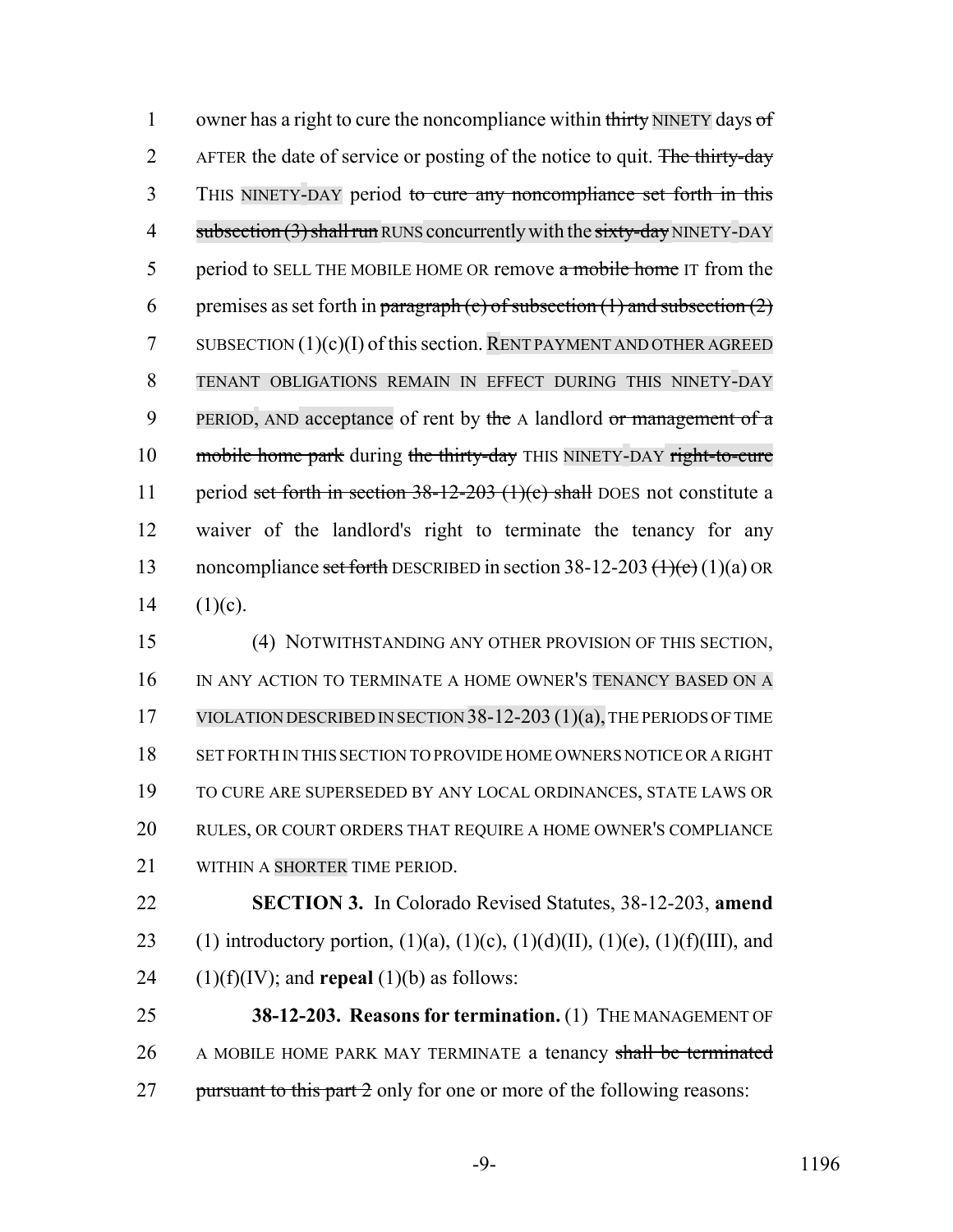1 (a) EXCEPT IN THE CASE OF A HOME OWNER WHO CURES A 2 NONCOMPLIANCE AS DESCRIBED IN SECTION 38-12-202 (3), failure of the 3 home owner to comply with local ordinances and state laws and 4 regulations RULES relating to mobile homes and mobile home lots;

5 (b) Conduct of the home owner, on the mobile home park 6 premises, which constitutes an annoyance to other home owners or 7 interference with park management;

 (c) EXCEPT IN THE CASE OF A HOME OWNER WHO CURES A NONCOMPLIANCE AS DESCRIBED IN SECTION 38-12-202 (3), failure of the home owner to comply with written rules and regulations of the mobile 11 home park either THAT ARE ENFORCEABLE PURSUANT TO SECTION 12 38-12-214 (1), ARE NECESSARY TO PREVENT MATERIAL DAMAGE TO REAL OR PERSONAL PROPERTY OR TO THE HEALTH OR SAFETY OF ONE OR MORE INDIVIDUALS, AND WERE:

- 15 (I) Established by the management in the rental agreement at the 16 inception of the tenancy;
- 17 (II) Amended subsequently thereto AFTER THE INCEPTION OF THE 18 TENANCY with the consent of the home owner; or

19 (III) Amended subsequently thereto AFTER THE INCEPTION OF THE 20 TENANCY without the consent of the home owner on AFTER PROVIDING 21 sixty days' PRIOR written notice if the amended rules and regulations are 22 reasonable; except that the home owner shall have thirty days from the 23 date of service or posting of the notice to quit set forth in section  $24 \overline{38-12-202(3)}$  to cure any noncompliance on the mobile home or mobile 25 home lot before an action for termination may be commenced, except if 26 local ordinances, state laws and regulations, park rules and regulations, 27 or emergency, health, or safety situations require immediate compliance.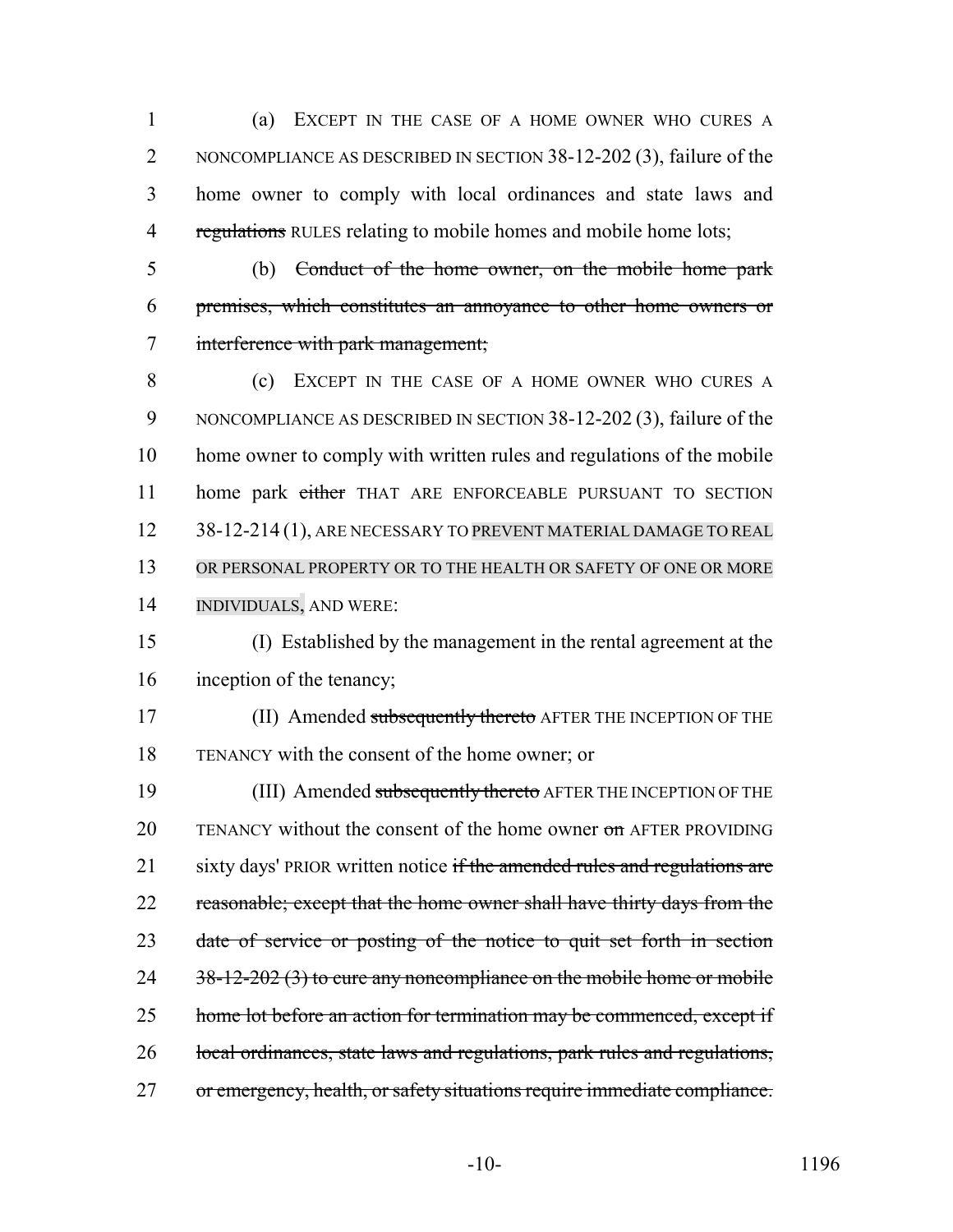1 If a home owner was in violation or noncompliance pursuant to this 2 paragraph (c) and was given notice and a right to cure such 3 noncompliance and within a twelve-month period from the date of service 4 of the notice is in noncompliance of the same rule or regulation and is 5 given notice of the second noncompliance, there shall be no right to cure 6 the second noncompliance. Regulations applicable to recreational 7 facilities may be amended at the reasonable discretion of the 8 management. For purposes of this paragraph (c), when the mobile home 9 is owned by a person other than the owner of the mobile home park, the 10 mobile home is a separate unit of ownership, and regulations that are 11 adopted subsequent to the unit location in the park without the consent of 12 the home owner and that place restrictions or requirements on that 13 separate unit are prima facie unreasonable. Nothing in this paragraph (c) 14 shall prohibit a mobile home park owner from requiring compliance with 15 current park unit regulations at the time of sale or transfer of the mobile 16 home to a new owner. Transfer under this paragraph (c) shall not include 17 transfer to a co-owner pursuant to death or divorce or to a new co-owner 18 pursuant to marriage TO THE HOME OWNER.

19 (d) (II) In those cases where the IF A landlord desires WANTS to 20 change the use of the A mobile home park, and where such THE CHANGE 21 OF USE HAS BEEN APPROVED BY THE LOCAL OR STATE AUTHORITY OR DOES 22 NOT REQUIRE APPROVAL, AND THE change of use would result in THE 23 eviction of inhabited mobile homes, the landlord shall first give the owner 24 of each mobile home THAT IS subject to such THE eviction a written notice 25 of the landlord's intent to evict not less than  $s$ ix TWELVE months prior to  $26$  such BEFORE THE change of use of the land, WHICH notice to MUST be 27 mailed to each home owner.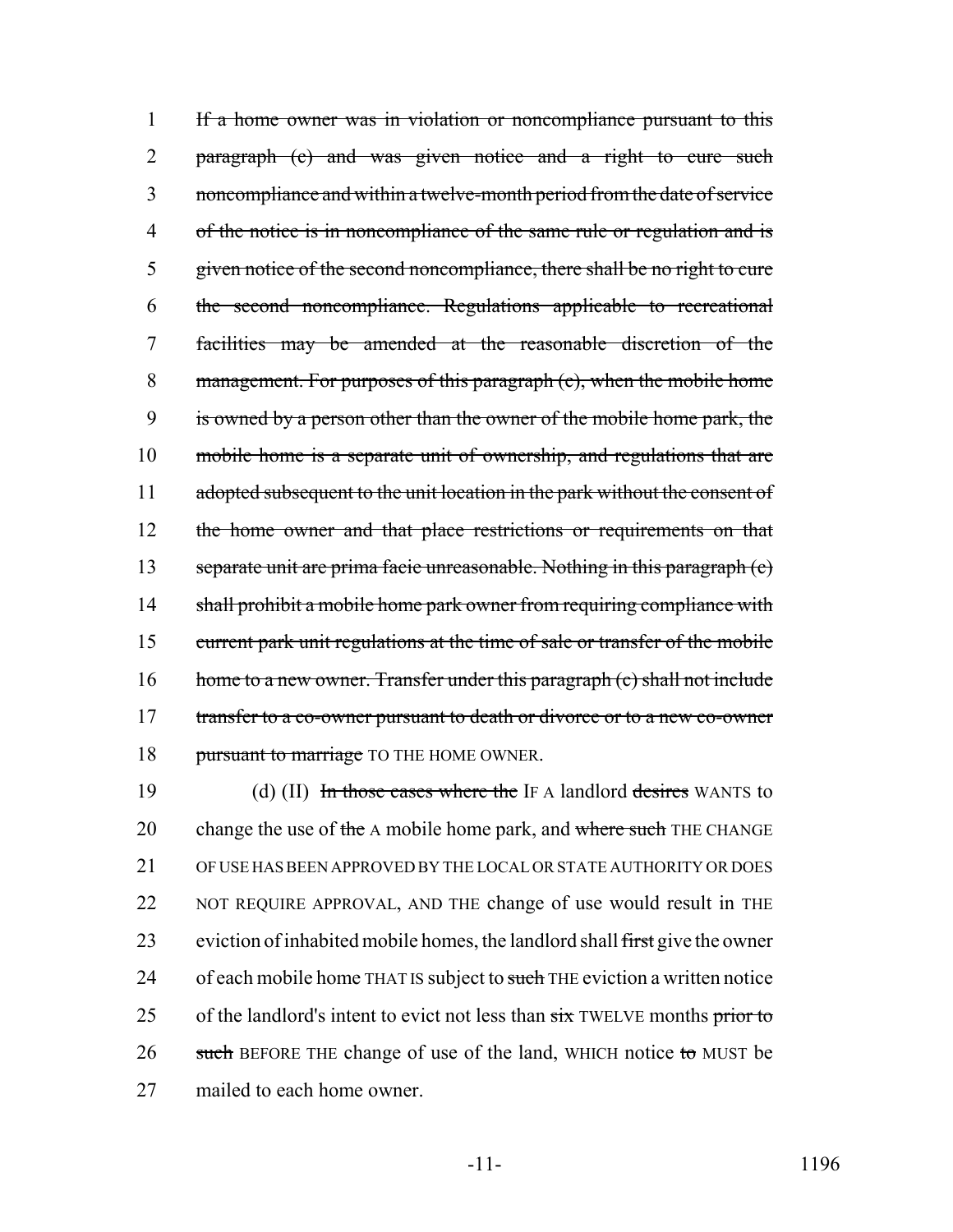(e) The making or causing to be made, with knowledge, of MATERIALLY false or misleading statements on an application for tenancy; (f) Conduct of the home owner or any lessee of the home owner or any guest, agent, invitee, or associate of the home owner or lessee of the home owner that: (III) Occurs on the mobile home park premises, MATERIALLY HARMS OR THREATENS REAL OR PERSONAL PROPERTY OR THE HEALTH, SAFETY, OR WELFARE OF ONE OR MORE INDIVIDUALS OR ANIMALS, 9 INCLUDING PET ANIMALS, AS DEFINED IN SECTION 35-80-102 (10), and constitutes a felony prohibited under article 3, 4, 6, 7, 9, 10, 12, or 18 of 11 title 18;  $C.R.S.;$  or 12 (IV) Is WAS the basis for a pending AN action to declare THAT DECLARED the mobile home or any of its contents a class 1 public 14 nuisance under section 16-13-303. C.R.S. **SECTION 4.** In Colorado Revised Statutes, 38-12-204.3, **amend** (2) as follows: **38-12-204.3. Notice required for termination.** (2) The notice required under this section must be in at least ten-point type and must read as follows: **IMPORTANT NOTICE TO THE HOME OWNER:** This notice and the accompanying notice to 22 quit/notice of nonpayment of rent are the first steps in the eviction process. Any dispute you may have regarding the grounds for eviction should be addressed with your landlord or the management of the mobile home park or in 26 the courts if an eviction action is filed. Please be advised that the "Mobile Home Park Act", part 2 of article 12 of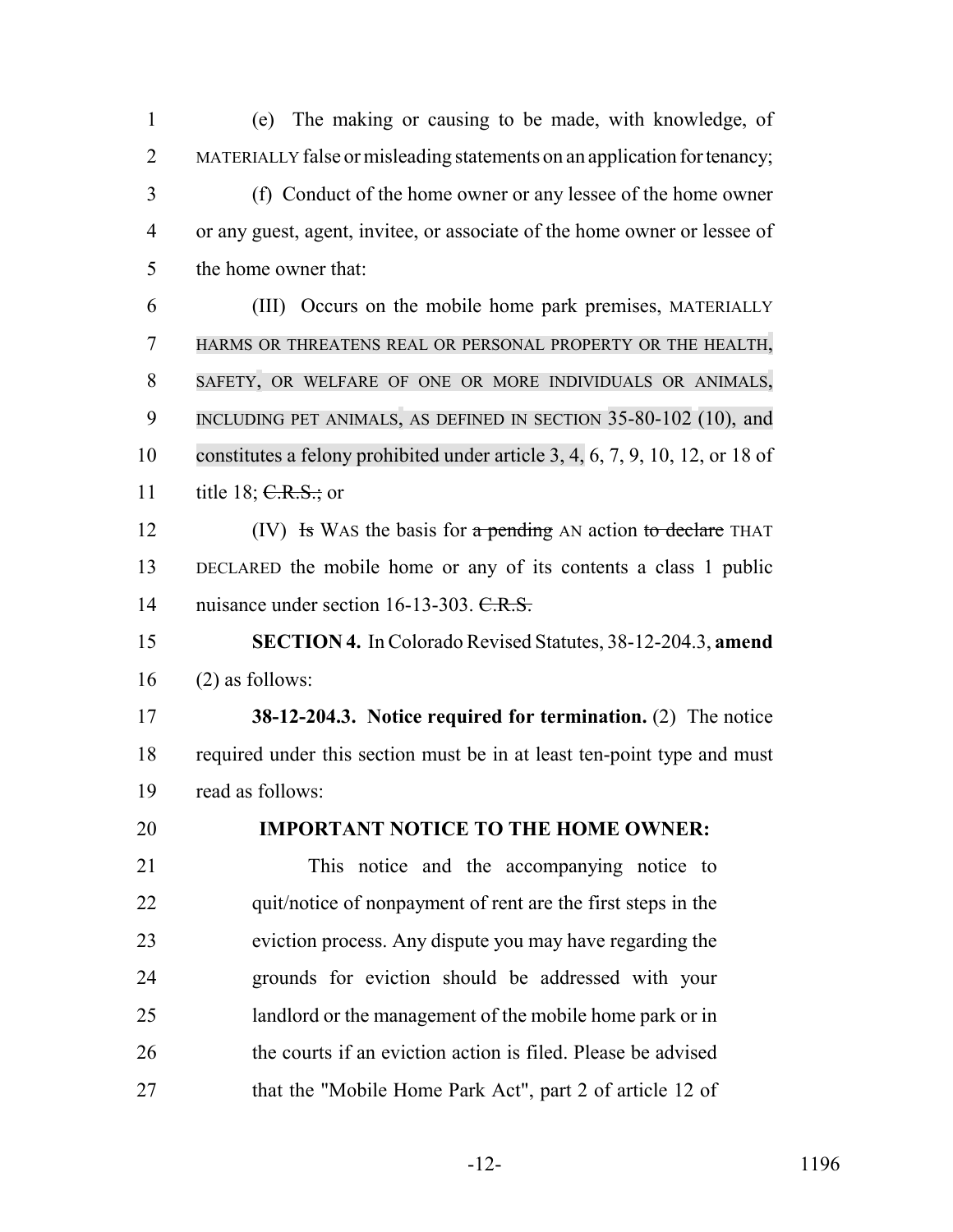| $\mathbf{1}$   | title 38, Colorado Revised Statutes, AND THE "MOBILE       |
|----------------|------------------------------------------------------------|
| $\overline{2}$ | HOME PARK ACT DISPUTE RESOLUTION AND ENFORCEMENT           |
| 3              | PROGRAM" CREATED IN SECTION 38-12-1104, COLORADO           |
| $\overline{4}$ | REVISED STATUTES, may provide you with legal protection.   |
| 5              | NOTICE TO QUIT: IN ORDER TO TERMINATE A                    |
| 6              | HOME OWNER'S TENANCY, the landlord or management of        |
| 7              | a mobile home park must serve to a home owner a notice     |
| 8              | to quit. in order to terminate a home owner's tenancy. The |
| 9              | notice must be in writing and must contain certain         |
| 10             | information, including:                                    |
| 11             | ļ<br>The grounds for the termination of the                |
| 12             | tenancy;                                                   |
| 13             | ļ<br>Whether or not the home owner has a right to          |
| 14             | cure under the "Mobile Home Park Act"; and                 |
| 15             | ļ<br>That the home owner has the option of                 |
| 16             | mediation pursuant to section 38-12-216,                   |
| 17             | Colorado Revised Statutes, of the "Mobile                  |
| 18             | Home Park Act" AND THE OPTION OF FILING                    |
| 19             | A COMPLAINT THROUGH THE "MOBILE HOME                       |
| 20             | PARK ACT DISPUTE RESOLUTION AND                            |
| 21             | ENFORCEMENT PROGRAM" CREATED<br>$\mathbb{N}$               |
| 22             | SECTION 38-12-1104, COLORADO REVISED                       |
| 23             | STATUTES.                                                  |
| 24             | NOTICE OF NONPAYMENT OF RENT: INORDER                      |
| 25             | TO TERMINATE A HOME OWNER'S TENANCY DUE TO                 |
| 26             | NONPAYMENT OF RENT, the landlord or management of a        |
| 27             | mobile home park must serve to a home owner a notice of    |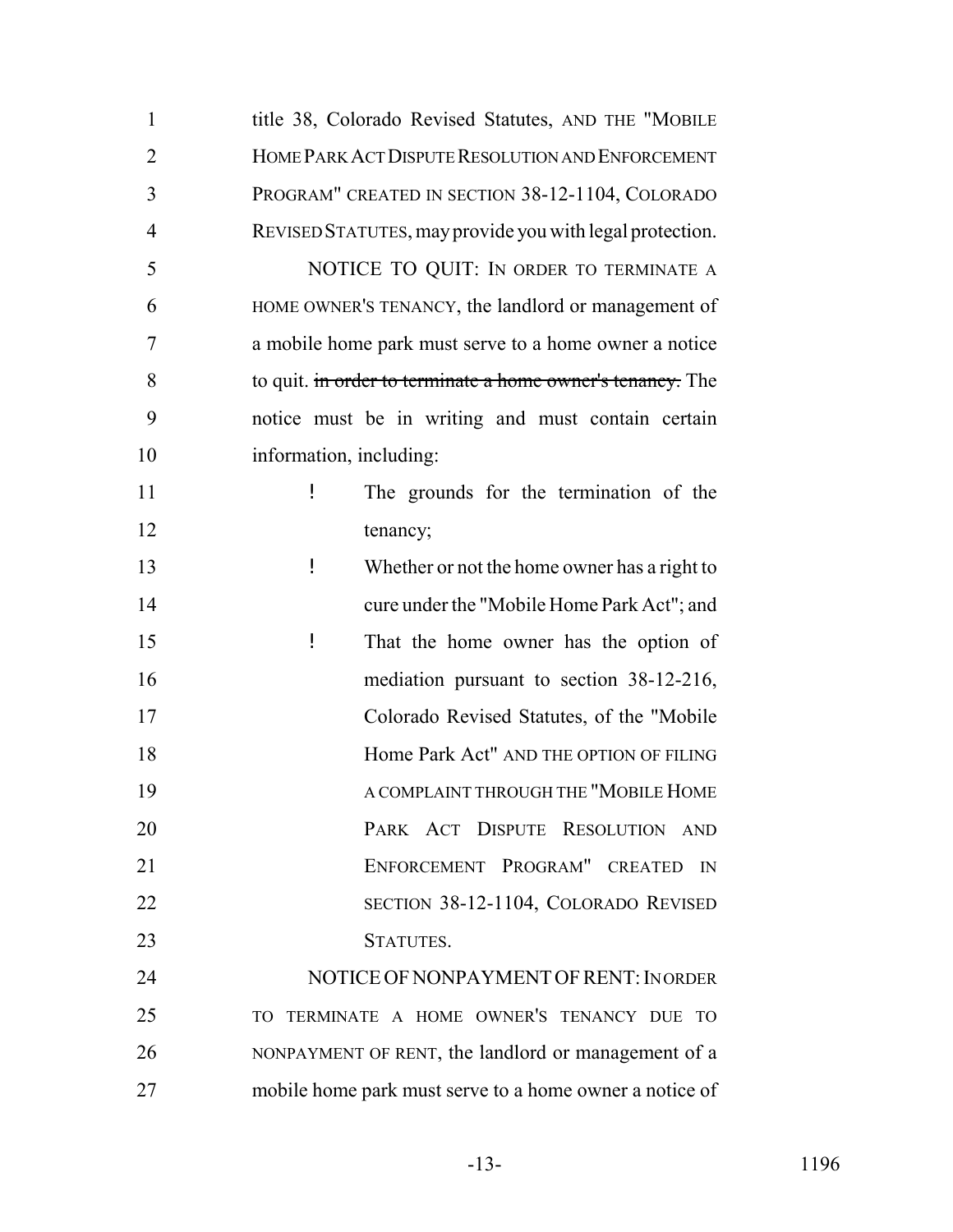1 nonpayment of rent. in order to terminate a home owner's 2 tenancy. The notice must be in writing and must require 3 that the home owner either make payment of rent and any 4 applicable fees due and owing or remove SELL the owner's unit OR REMOVE IT from the premises within a period of not less than ten days after the date the notice is served or posted, for failure to pay rent when due.

 CURE PERIODS: If the home owner has a right to cure under the "Mobile Home Park Act", the landlord or management of a mobile home park cannot terminate a home owner's tenancy without first providing the home owner with a time period to cure the noncompliance. "Cure" refers to a home owner remedying, fixing, or 14 otherwise correcting the situation or problem that caused 15 the tenancy to be terminated MADE THE TENANCY SUBJECT TO TERMINATION pursuant to sections 38-12-202, 38-12-203, or 38-12-204, Colorado Revised Statutes.

 COMMENCEMENT OF LEGAL ACTION TO TERMINATE THE TENANCY: After the last day of the APPLICABLE notice period REQUIRED BY SECTION 38-12-202 (1)(c), COLORADO REVISED STATUTES, a legal action may be commenced to take possession of the space leased by the home owner. In order to evict a home owner, the landlord or management of the mobile home park must prove:

 ! The landlord or management complied with the notice requirements of the "Mobile Home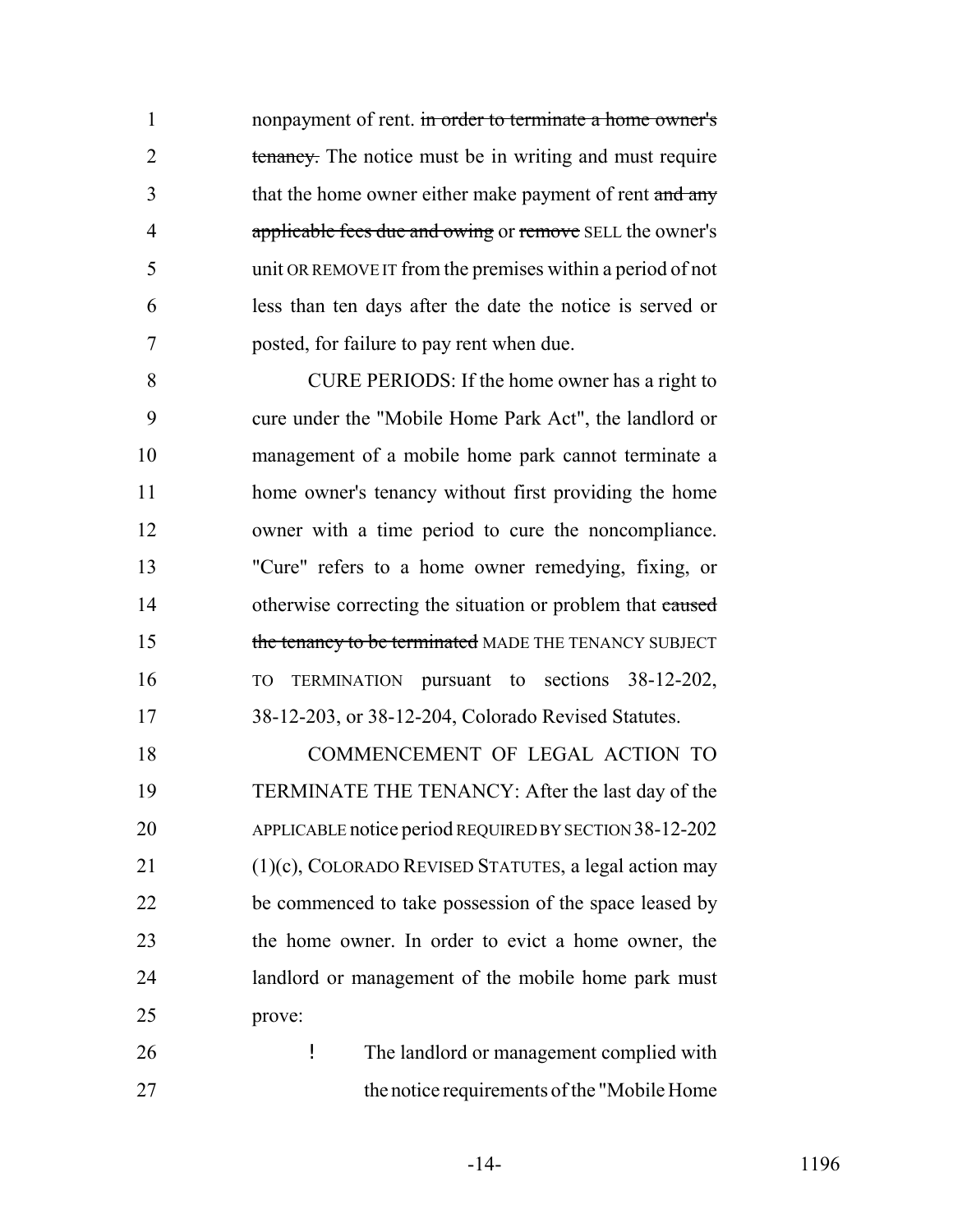| $\mathbf{1}$   | Park Act";                                                       |
|----------------|------------------------------------------------------------------|
| $\overline{2}$ | Ţ<br>The landlord or management provided the                     |
| 3              | home owner with a statement of reasons for                       |
| 4              | termination of the tenancy; and                                  |
| 5              | ļ<br>The reasons for termination of the tenancy                  |
| 6              | are true and valid under the "Mobile Home                        |
| 7              | Park Act".                                                       |
| 8              | A home owner must appear in court To defend                      |
| 9              | against an eviction action, A HOME OWNER MUST APPEAR IN          |
| 10             | COURT. If the court rules in favor of the landlord or            |
| 11             | management of the mobile home park, the home owner has           |
| 12             | not less than thirty days from the time of the ruling to either  |
| 13             | remove or sell the mobile home and to vacate the premises.       |
| 14             | If the home owner wishes to extend such period beyond            |
| 15             | thirty days but not more than sixty days from the date of the    |
| 16             | ruling, the home owner shall prepay to the landlord an           |
| 17             | amount equal to a pro rata share of rent for each day            |
| 18             | following the expiration of the initial thirty-day period after  |
| 19             | the court's ruling that the mobile home owner will remain        |
| 20             | on the premises. All prepayments shall be paid no later than     |
| 21             | thirty days after the court ruling. This section does not        |
| 22             | preclude earlier removal by law enforcement officers of a        |
| 23             | mobile home or one or more mobile home owners or                 |
| 24             | occupants from the mobile home park if a mobile home             |
| 25             | owner violates article 3, 4, 6, 7, 9, 10, 12, or 18 of title 18  |
| 26             | or section 16-13-303, COLORADO REVISED STATUTES.                 |
| 27             | <b>SECTION 5.</b> In Colorado Revised Statutes, 38-12-207, amend |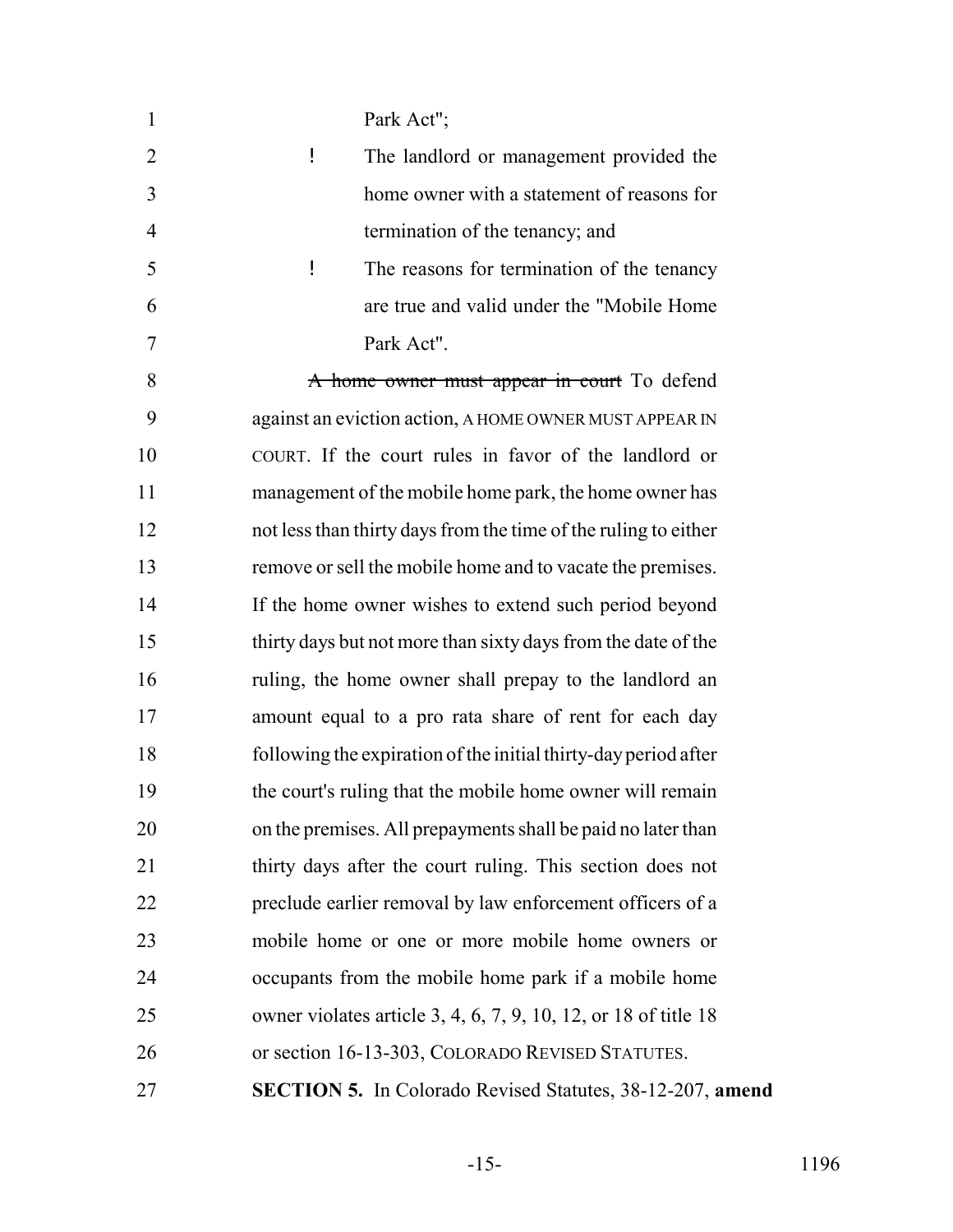(1); and **add** (3) as follows:

 **38-12-207. Security deposits - legal process.** (1) The owner of 3 a mobile home park or his THE OWNER's agents may charge a security 4 deposit IN AN AMOUNT not greater than the amount of one month's rent. or two month's rent for multiwide units.

 (3) A SECURITY DEPOSIT REMAINS THE PROPERTY OF THE HOME OWNER, AND A LANDLORD SHALL DEPOSIT EACH SECURITY DEPOSIT INTO A SEPARATE TRUST ACCOUNT TO BE ADMINISTERED BY THE LANDLORD AS A PRIVATE TRUSTEE. FOR THE PURPOSE OF PRESERVING THE CORPUS, THE LANDLORD SHALL NOT COMMINGLE THE TRUST FUNDS WITH OTHER MONEY; HOWEVER, THE LANDLORD MAY KEEP THE INTEREST AND PROFITS EARNED FROM THE CORPUS AS COMPENSATION FOR ADMINISTERING THE TRUST ACCOUNT.

 **SECTION 6.** In Colorado Revised Statutes, 38-12-209, **amend** (4); and **repeal** (2) as follows:

 **38-12-209. Entry fees prohibited - security deposit - court costs.** (2) As used in this section, "entry fee" means any fee paid to or received from an owner of a mobile home park or his agent except for: (a) Rent;

 (b) A security deposit against actual damages to the premises or 21 to secure rental payments, which deposit shall not be greater than the 22 amount allowed under this part 2. Subsequent to July 1, 1979, security 23 deposits will remain the property of the home owner, and they shall be 24 deposited into a separate trust account by the landlord to be administered 25 by the landlord as a private trustee. For the purpose of preserving the corpus, the landlord will not commingle the trust funds with other money, 27 but he is permitted to keep the interest and profits thereon as his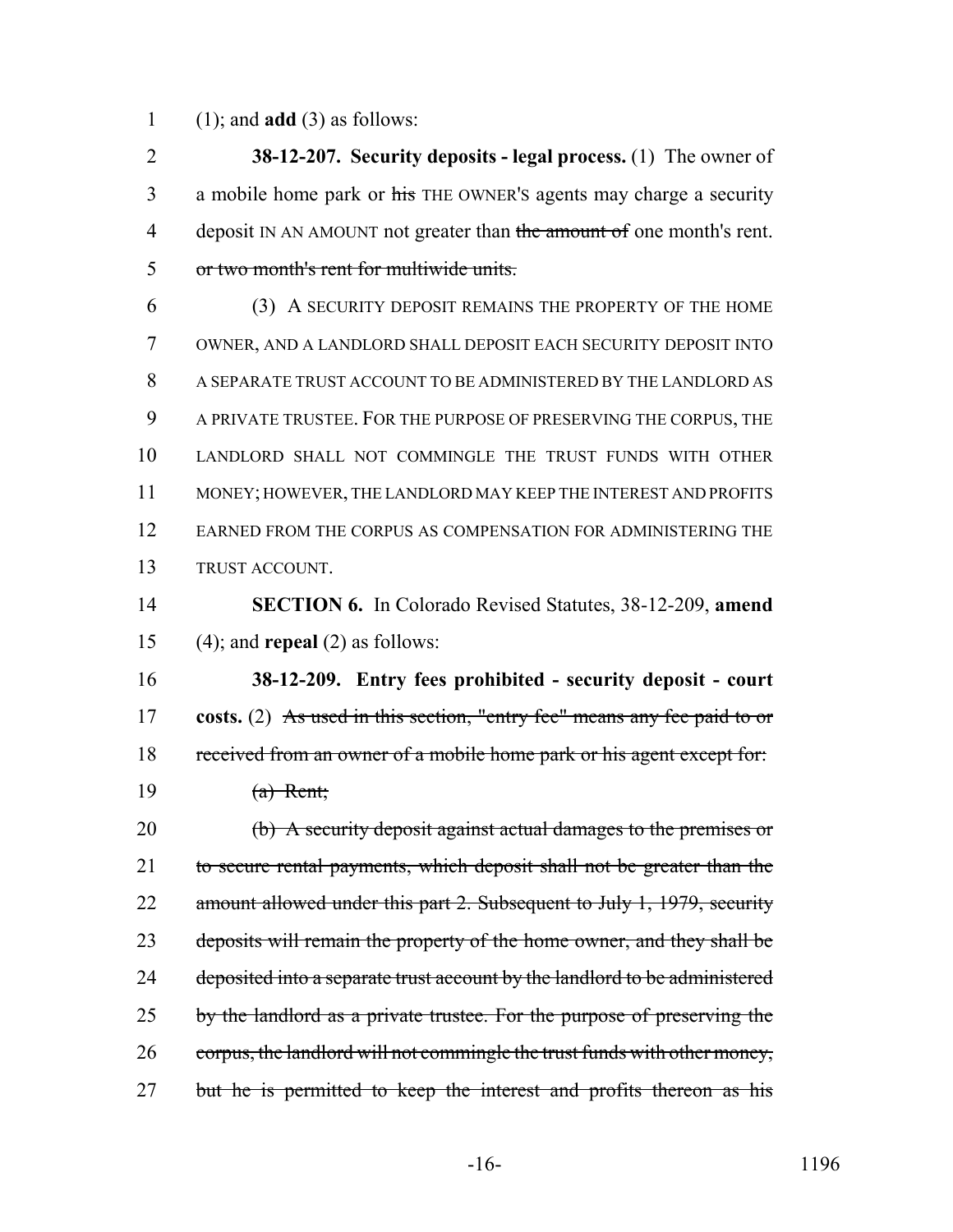- compensation for administering the trust account.
- (c) Fees charged by any state, county, town, or city governmental agency;
- (d) Utilities;

 (e) Incidental reasonable charges for services actually performed by the mobile home park owner or his agent and agreed to in writing by the home owner.

 (4) The management or the A resident may bring a civil action for violation of the rental agreement or any provision of this part 2 in the appropriate court of the county in which the park is located. Either party may recover actual damages or the court may in its discretion award such equitable relief as it deems necessary, including the enjoining of either party from further violations.

 **SECTION 7.** In Colorado Revised Statutes, 38-12-210, **amend** (1) as follows:

 **38-12-210. Closed parks prohibited.** (1) NEITHER the owner of 17 a mobile home park or his NOR THE OWNER's agent shall not MAY require 18 as a condition of tenancy in a mobile home park that the A prospective home owner has purchased a mobile home from any particular seller or from any one of a particular group of sellers.

 **SECTION 8.** In Colorado Revised Statutes, **amend** 38-12-211 as follows:

 **38-12-211. Selling fees prohibited - "for sale" signs permitted.** 24 (1) NEITHER the owner of a mobile home park or his NOR THE OWNER'S 25 agent shall not MAY require payment of any type of selling fee or transfer 26 fee by either a home owner in the park wishing to sell his THE HOME OWNER'S mobile home to another party or by any party wishing to buy a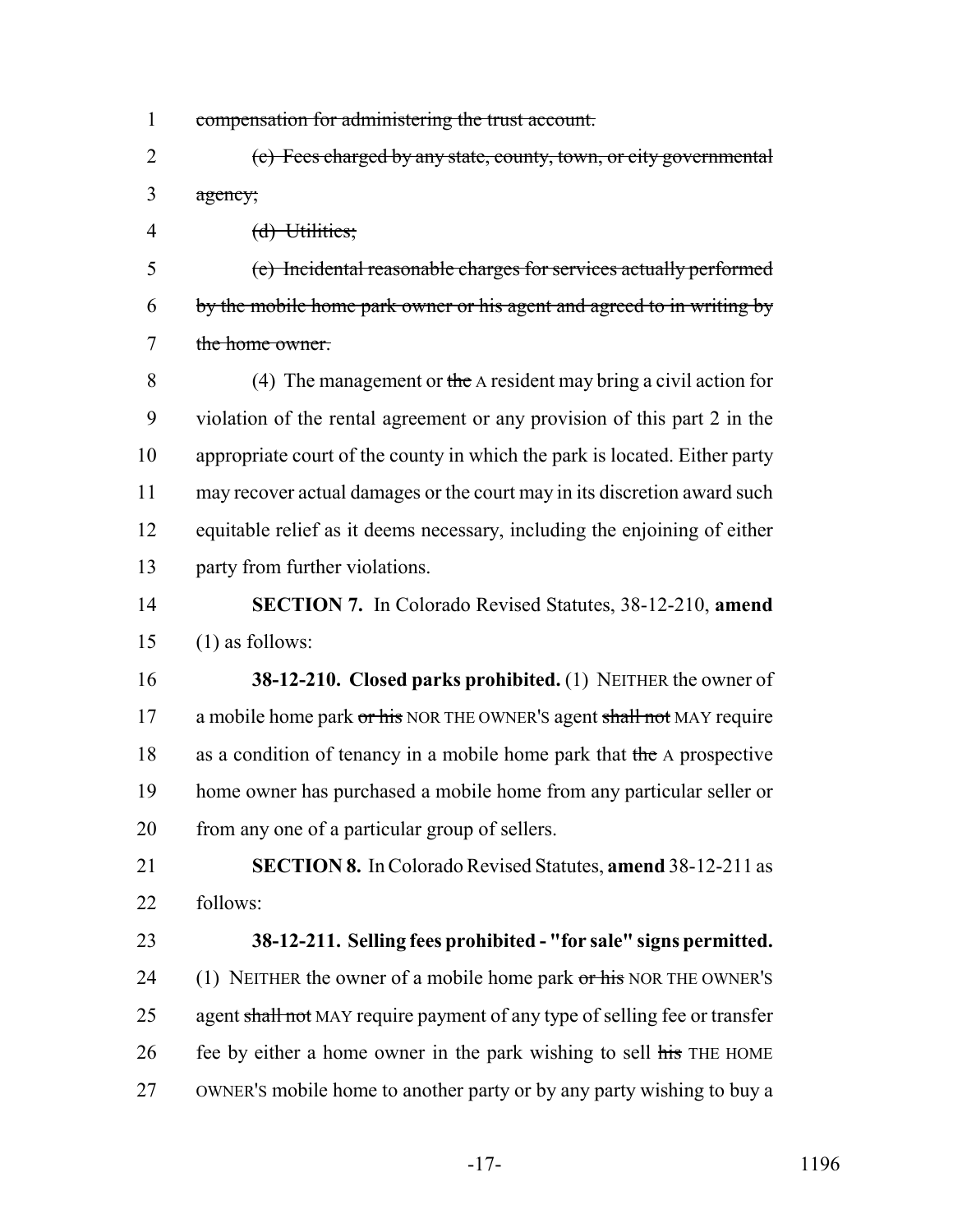mobile home from a home owner in the park as a condition of tenancy in 2 a mobile home park for the prospective buyer.

 (2) (a) This section shall in no way DOES NOT prevent the owner 4 of a mobile home park or his THE OWNER's agent from applying the normal park standards to prospective buyers before granting or denying tenancy or from charging a reasonable selling fee or transfer fee for 7 services actually performed and agreed to in writing by the A home owner.

 (b) Nothing in this section shall be construed to affect the rent charged BY A LANDLORD TO A HOME OWNER PURSUANT TO A RENTAL AGREEMENT.

12 (3) The owner of a mobile home shall have the right to MAY place 13 a "for sale" sign on or in his THE OWNER's mobile home. The size, 14 placement, and character of such signs shall be THE SIGN IS subject to reasonable rules and regulations of the mobile home park.

 **SECTION 9.** In Colorado Revised Statutes, **amend** 38-12-212 as follows:

 **38-12-212. Certain types of landlord-seller agreements prohibited.** A seller of mobile homes shall not pay or offer cash or other 20 consideration to the owner of a mobile home park or his THE PARK OWNER'S agent for the purpose of reserving spaces or otherwise inducing acceptance of one or more mobile homes in a mobile home park.

 **SECTION 10.** In Colorado Revised Statutes, **amend** 38-12-212.3 as follows:

 **38-12-212.3. Responsibilities of landlord - acts prohibited.** 26 (1) (a) Except as otherwise provided in this section:  $\alpha$  landlord shall be 27 responsible for and pay the cost of the maintenance and repair of: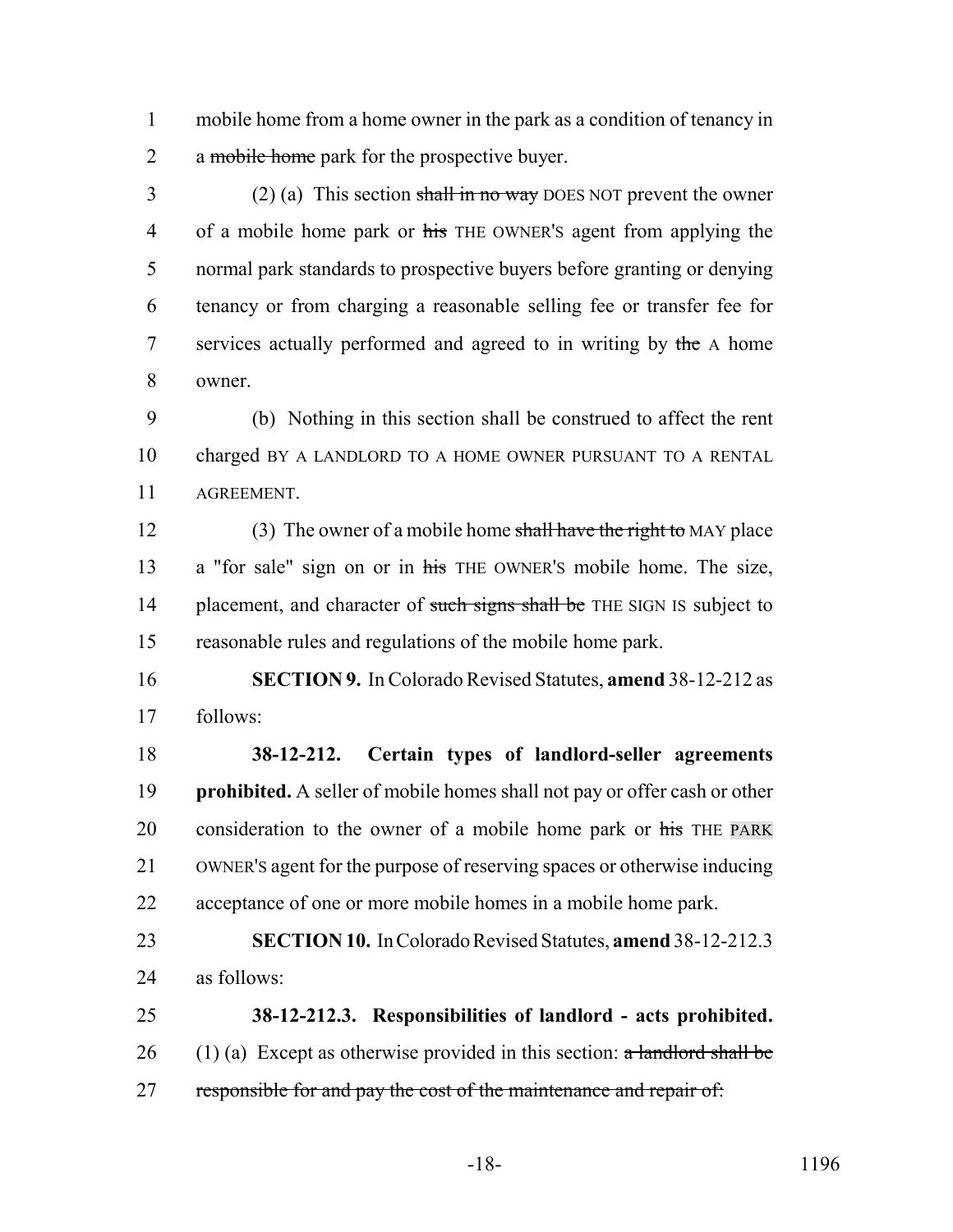(I) Any sewer lines, water lines, utility service lines, or related 2 connections owned and provided by the landlord to the utility pedestal or 3 pad space for a mobile home sited in the park; and IN ANY RENTAL AGREEMENT, THE LANDLORD IS DEEMED TO COVENANT, WARRANT, AND MAINTAIN, THROUGHOUT THE PERIOD OF THE TENANCY DESCRIBED IN THE RENTAL AGREEMENT, PREMISES THAT ARE SAFE, CLEAN, FIT FOR HUMAN HABITATION AND REASONABLE USE, AND ACCESSIBLE TO PEOPLE WITH DISABILITIES;

 (II) Any accessory buildings or structures, including, but not 10 limited to, sheds and carports, owned by the landlord and provided for the 11 use of the residents A LANDLORD IS RESPONSIBLE FOR AND SHALL PAY THE COST OF THE MAINTENANCE AND REPAIR OF ANY SEWER LINES, WATER LINES, UTILITY SERVICE LINES, OR RELATED CONNECTIONS OWNED AND PROVIDED BY THE LANDLORD TO THE UTILITY PEDESTAL OR PAD SPACE FOR A MOBILE HOME LOCATED IN THE PARK; and

16 (III) The premises as defined in section  $38-12-201.5$  (5). A LANDLORD SHALL ENSURE THAT:

 (A) ALL PLUMBING LINES AND OTHER UTILITY CONNECTIONS OWNED AND PROVIDED BY THE LANDLORD TO THE UTILITY PEDESTAL OR PAD SPACE FOR EACH MOBILE HOME IN THE PARK HAVE PLUMBING AND 21 UTILITY CONNECTIONS THAT CONFORMED TO APPLICABLE LAW IN EFFECT 22 AT THE TIME THEY WERE INSTALLED AND ARE MAINTAINED IN GOOD WORKING ORDER;

 (B) EACH PAD SPACE IS CONNECTED TO A SEWAGE DISPOSAL SYSTEM APPROVED UNDER APPLICABLE LAW; AND

26 (C) RUNNING WATER AND REASONABLE AMOUNTS OF WATER ARE FURNISHED AT ALL TIMES TO EACH UTILITY PEDESTAL OR PAD SPACE;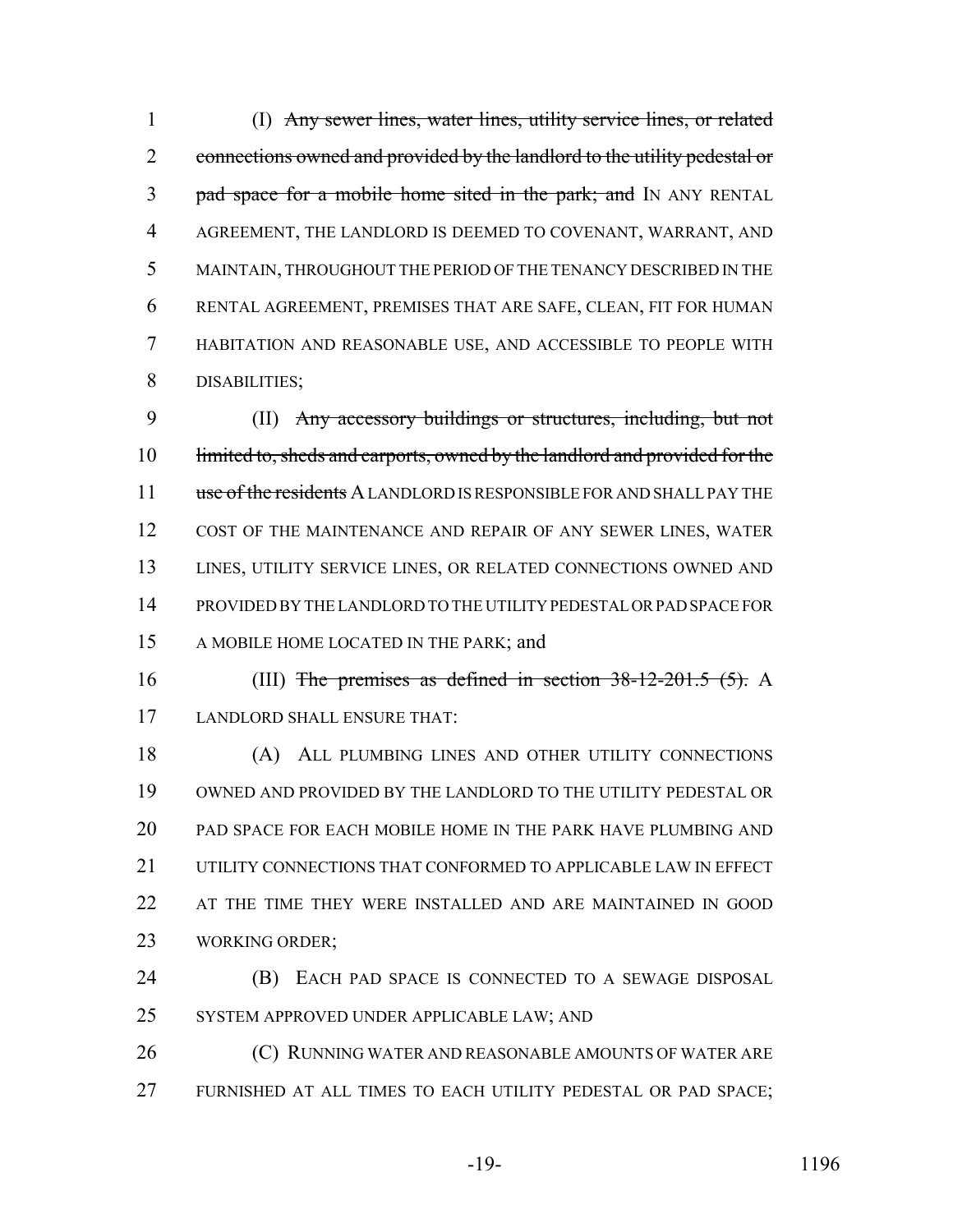EXCEPT THAT A LANDLORD NEED NOT SATISFY THE CONDITIONS DESCRIBED 2 IN THIS SUBSECTION  $(1)(a)(III)(C)$  IF A MOBILE HOME IS INDIVIDUALLY METERED AND THE TENANT OCCUPYING THE MOBILE HOME FAILS TO PAY FOR WATER SERVICES; THE LOCAL GOVERNMENT IN WHICH THE MOBILE HOME PARK IS SITUATED SHUTS OFF WATER SERVICE TO A MOBILE HOME FOR ANY REASON; WEATHER CONDITIONS PRESENT A LIKELIHOOD THAT WATER PIPES WILL FREEZE, WATER PIPES TO A MOBILE HOME ARE WRAPPED IN HEATED PIPE TAPE, AND THE UTILITY COMPANY HAS SHUT OFF ELECTRICAL SERVICE TO A MOBILE HOME FOR ANY REASON OR THE HEAT TAPE MALFUNCTIONS FOR ANY REASON; RUNNING WATER IS NOT AVAILABLE FOR ANY OTHER REASON OUTSIDE THE LANDLORD'S CONTROL TO PREVENT THROUGH REASONABLE AND TIMELY MAINTENANCE; OR THE LANDLORD IS MAKING REPAIRS OR IMPROVEMENTS TO THE ITEMS 14 DESCRIBED IN SUBSECTION (1)(a)(II) OF THIS SECTION, THE LANDLORD HAS PROVIDED REASONABLE ADVANCE NOTICE TO THE MOBILE HOME RESIDENTS OF A SERVICE DISRUPTION THAT IS REQUIRED IN CONNECTION WITH THE REPAIRS OR IMPROVEMENTS, AND THE SERVICE DISRUPTION CONTINUES FOR NO LONGER THAN TWENTY-FOUR HOURS.

19 (b)  $\Delta ny$  IF A landlord who fails to maintain or repair the items 20 delineated DESCRIBED in paragraph  $(a)$  of this subsection  $(1)$  shall be responsible for and pay the cost of repairing any damage to a mobile 22 home which results from such failure. The landlord shall ensure that all 23 plumbing lines and connections owned and provided by the landlord to 24 the utility pedestal or pad space for each mobile home in the mobile home 25 park have plumbing that conformed to applicable law in effect at the time 26 the plumbing was installed and that is maintained in good working order 27 and running water and reasonable amounts of water at all times furnished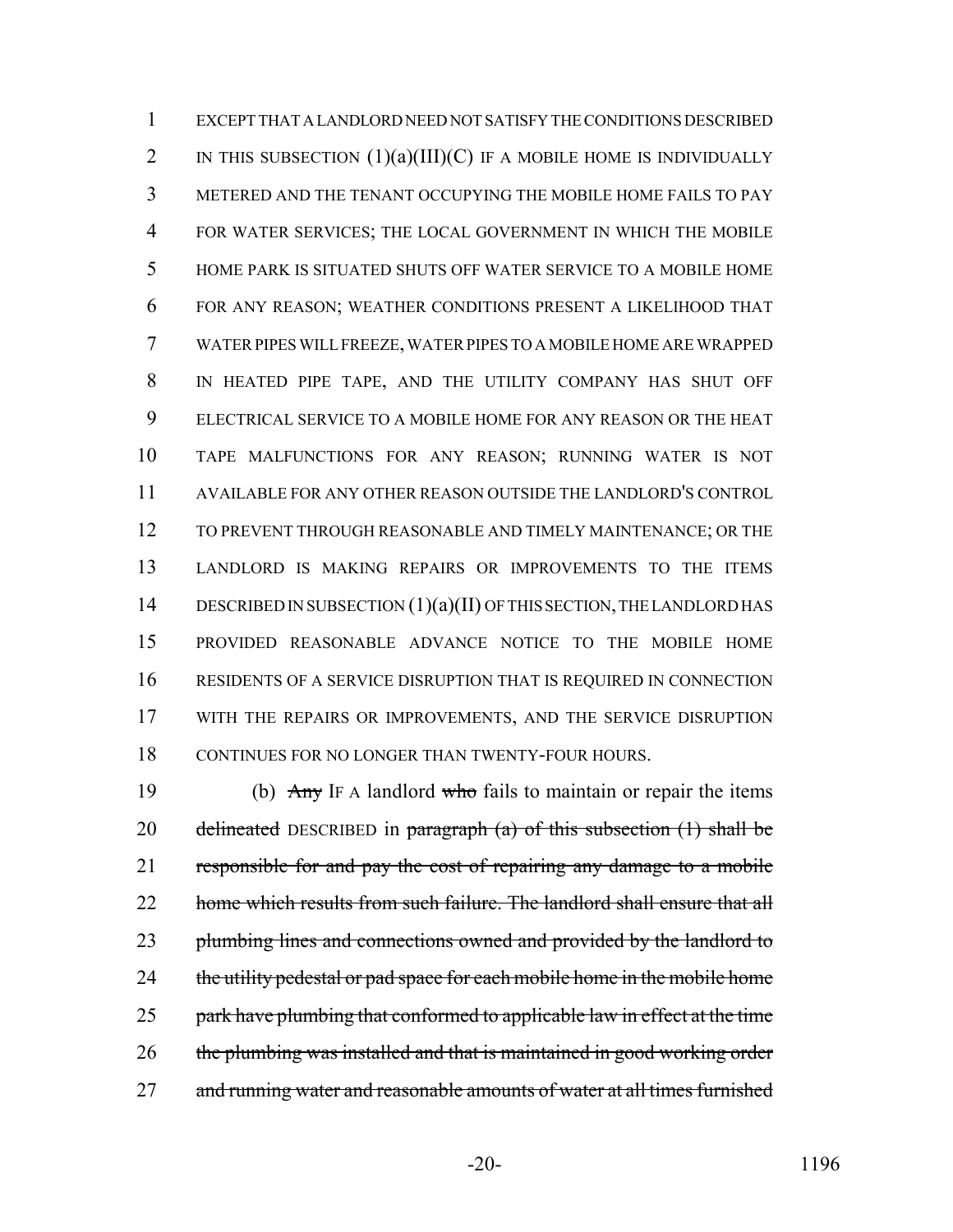1 to the utility pedestal or pad space and shall ensure that each pad space is 2 connected to a sewage disposal system approved under applicable law; 3 except that these conditions need not be met if SUBSECTION  $(1)(a)(II)$  OF THIS SECTION:

 (I) A mobile home is individually metered and the tenant occupying the mobile home fails to pay for water services THE LANDLORD IS RESPONSIBLE FOR AND SHALL PAY THE COST OF REPAIRING ANY DAMAGE TO A MOBILE HOME OR MOBILE HOME LOT THAT RESULTS FROM THE FAILURE;

10 (II) The local government in which the mobile home park is situated shuts off water service to a mobile home for any reason; LANDLORD IS RESPONSIBLE FOR AND SHALL PAY THE COST OF PROVIDING ALTERNATIVE SOURCES OF POTABLE WATER AND MAINTAINING PORTABLE TOILETS, WHICH PORTABLE TOILETS ARE LOCATED REASONABLY NEAR AFFECTED MOBILE HOMES IN A MANNER THAT RENDERS THEM ACCESSIBLE TO PEOPLE WITH DISABILITIES, NO LATER THAN TWENTY-FOUR HOURS AFTER THE SERVICE DISRUPTION BEGINS, UNLESS CONDITIONS BEYOND THE LANDLORD'S CONTROL PREVENT COMPLIANCE WITH THIS SUBSECTION  $(1)(b)(II)$ ; AND

 (III) Weather conditions present a likelihood that water pipes will 21 freeze, water pipes to a mobile home are wrapped in heated pipe tape, and 22 the utility company has shut off electrical service to a mobile home for 23 any reason or the heat tape malfunctions for any reason; or THE LANDLORD SHALL REIMBURSE RESIDENTS FOR ANY DAMAGES TO THEIR PERSONS OR PROPERTY, FOR ANY LOSS OF USE OF THEIR PROPERTY, AND FOR ANY EXPENSES THAT THEY REASONABLY INCUR AS A RESULT OF THE FAILURE.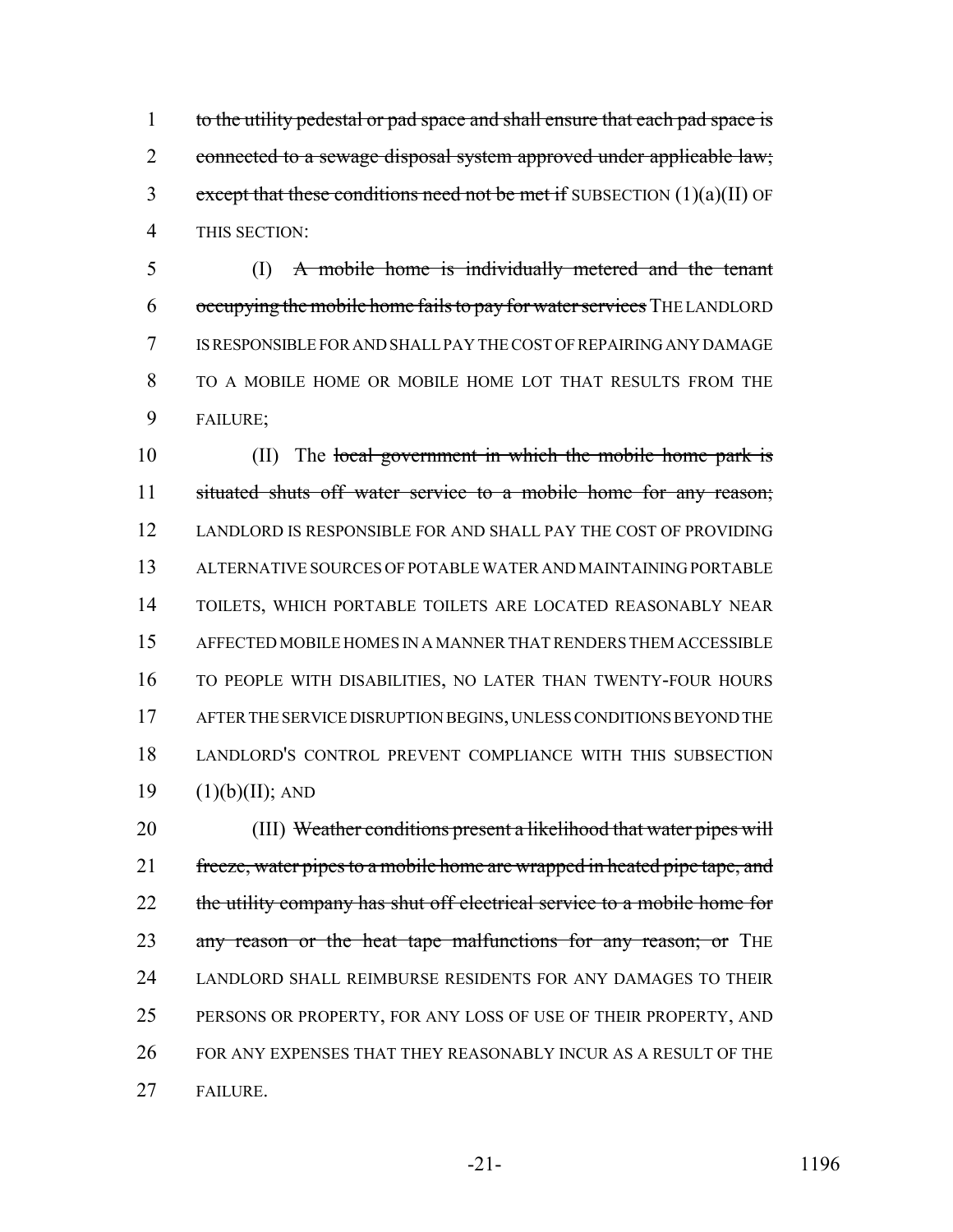(IV) Running water is not available for any other reason outside 2 the landlord's control.

 (c) The A landlord shall give a minimum of two days' 4 FORTY-EIGHT HOURS' notice to a mobile home owner RESIDENTS if the water service will be disrupted for MORE THAN TWO HOURS FOR planned IMPROVEMENTS, maintenance, OR REPAIRS. The landlord shall attempt to 7 give a reasonable amount of notice to home owners RESIDENTS if water 8 service is to WILL be disrupted for any other reasons unless conditions are such that providing the notice would result in property damage, health, or safety concerns or when conditions otherwise require emergency repair.

 (2) No landlord shall require a resident to assume the responsibilities outlined in subsection (1) of this section as a condition of 13 tenancy in the mobile home park. IN ADDITION TO THE RESPONSIBILITIES DESCRIBED IN SUBSECTION (1)(a) OF THIS SECTION, A LANDLORD IS RESPONSIBLE FOR:

 (a) ANY ACCESSORY BUILDINGS OR STRUCTURES, INCLUDING SHEDS AND CARPORTS, THAT ARE OWNED BY THE LANDLORD AND PROVIDED FOR THE USE OF THE RESIDENTS; AND

(b) THE PREMISES, INCLUDING:

 (I) MAINTAINING ALL COMMON AREAS IN CLEAN CONDITION, GOOD REPAIR, AND IN COMPLIANCE WITH APPLICABLE HEALTH AND SAFETY LAWS; KEEPING COMMON AREAS AND FACILITIES GENERALLY AVAILABLE FOR USE BY PARK RESIDENTS; AND KEEPING COMMON AREAS ACCESSIBLE TO PEOPLE WITH DISABILITIES;

25 (II) MAINTAINING ROADS AND OTHER PAVEMENT OWNED BY THE LANDLORD IN A PASSABLE, SAFE CONDITION THAT IS SUFFICIENT TO PROVIDE ACCESS FOR RESIDENTS' VEHICLES, EMERGENCY VEHICLES, VANS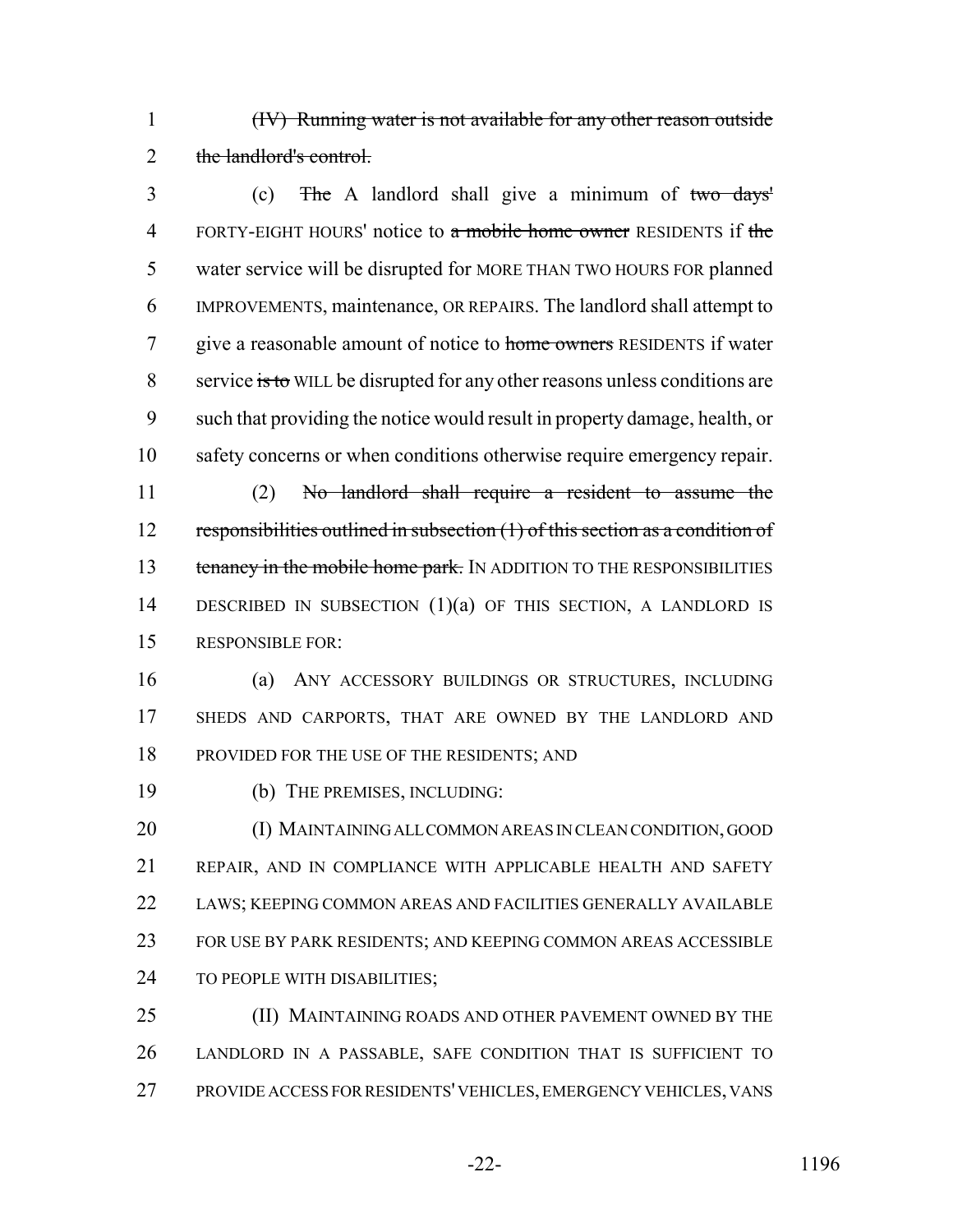PROVIDING TRANSPORTATION SERVICES TO PERSONS WHO ARE ELDERLY OR DISABLED, AND SCHOOL BUSES, IF APPLICABLE, WHICH MAINTENANCE INCLUDES SNOW REMOVAL, ENSURING ADEQUATE DRAINAGE, AND MAINTAINING PAVEMENT ABOVE WATER LINES;

 (III) MAINTAINING LOT GRADES, REGRADING LOTS AS NECESSARY TO PREVENT THE ACCUMULATION OF STAGNANT WATER AND THE DETRIMENTAL EFFECTS OF MOVING WATER, AND TAKING REASONABLY NECESSARY STEPS TO MAINTAIN THE INTEGRITY OF THE FOUNDATION OF EACH MOBILE HOME'S UTILITY PEDESTAL OR PAD SPACE IN ORDER TO PREVENT STRUCTURAL DAMAGE TO THE MOBILE HOME, EXCEPT IN CIRCUMSTANCES WHERE THE NEED FOR SUCH MAINTENANCE IS CAUSED BY A RESIDENT'S ACTIONS; AND

 (IV) MAINTAINING TREES ON THE PREMISES IN A MANNER THAT 14 PROTECTS THE SAFETY OF RESIDENTS OF THE PARK AND THEIR PROPERTY, 15 INCLUDING THE PRESERVATION OF HEALTHY, MATURE TREES THAT HOME OWNERS REASONABLY EXPECTED TO REMAIN ON THE PREMISES WHEN THEY SIGNED THEIR RENTAL AGREEMENTS, SO LONG AS SUCH PRESERVATION DOES NOT POSE A SAFETY RISK TO ANY PERSON, PROPERTY, OR INFRASTRUCTURE.

20 (3) Nothing in this section shall be construed as: A LANDLORD SHALL NOT REQUIRE A RESIDENT TO ASSUME ANY OF THE RESPONSIBILITIES DESCRIBED IN SUBSECTION (1) OR (2) OF THIS SECTION AS A CONDITION OF 23 ANY HOME OWNER'S TENANCY IN THE PARK.

24 (a) Limiting the liability of a resident for the cost of repairing any 25 damage caused by such resident to the landlord's property or other 26 property located in the park; or

(b) Restricting a landlord or his agent or a property manager from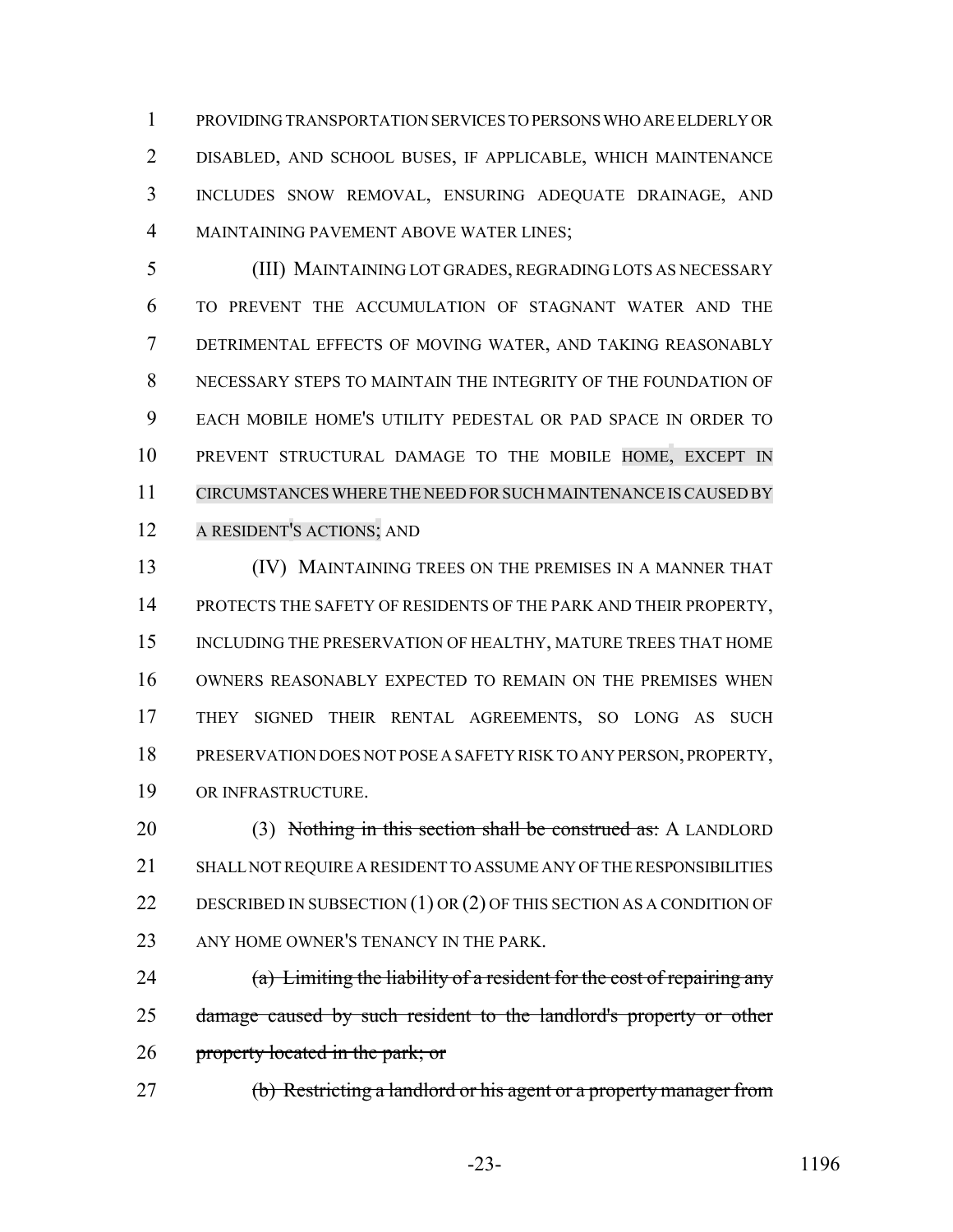1 requiring a resident to comply with reasonable rules and regulations or terms of the rental agreement and any covenants binding upon the landlord or resident, including covenants running with the land which pertain to the cleanliness of such resident's lot and routine lawn and yard maintenance, exclusive of major landscaping projects.

(4) NOTHING IN THIS SECTION MAY BE CONSTRUED AS:

 (a) LIMITING THE LIABILITY OF AN INDIVIDUAL FOR THE COST OF REPAIRING ANY DAMAGE CAUSED BY THE INDIVIDUAL TO THE LANDLORD'S PROPERTY OR OTHER PROPERTY LOCATED IN THE PARK; OR

 (b) RESTRICTING A LANDLORD FROM REQUIRING A HOME OWNER TO COMPLY WITH RULES AND REGULATIONS OF THE PARK THAT ARE ENFORCEABLE PURSUANT TO SECTION 38-12-214 OR WITH TERMS OF THE RENTAL AGREEMENT AND ANY COVENANTS BINDING UPON THE LANDLORD OR HOME OWNER, INCLUDING COVENANTS RUNNING WITH THE LAND THAT PERTAIN TO THE CLEANLINESS OF THE HOME OWNER'S LOT AND ROUTINE LAWN AND YARD MAINTENANCE, AND EXCLUDING MAJOR LANDSCAPING PROJECTS.

 (5) A LANDLORD SHALL ESTABLISH AND MAINTAIN AN EMERGENCY CONTACT NUMBER, POST THE NUMBER IN COMMON AREAS OF THE PARK, AND COMMUNICATE THE NUMBER TO HOME OWNERS IN EACH RENTAL AGREEMENT AND EACH REVISION OF THE PARK RULES AND REGULATIONS. 22 A HOME OWNER WHO USES THE EMERGENCY CONTACT NUMBER IN A TIMELY MANNER TO REPORT A PROBLEM WITH A CONDITION DESCRIBED IN 24 SUBSECTION (1) OR (2) OF THIS SECTION IS DEEMED TO HAVE PROVIDED 25 NOTICE TO THE LANDLORD OF THE PROBLEM.

26 (6) IF A LANDLORD FAILS TO COMPLY WITH THE REQUIREMENTS OF THIS SECTION, A HOME OWNER OF THE PARK MAY FILE A COMPLAINT WITH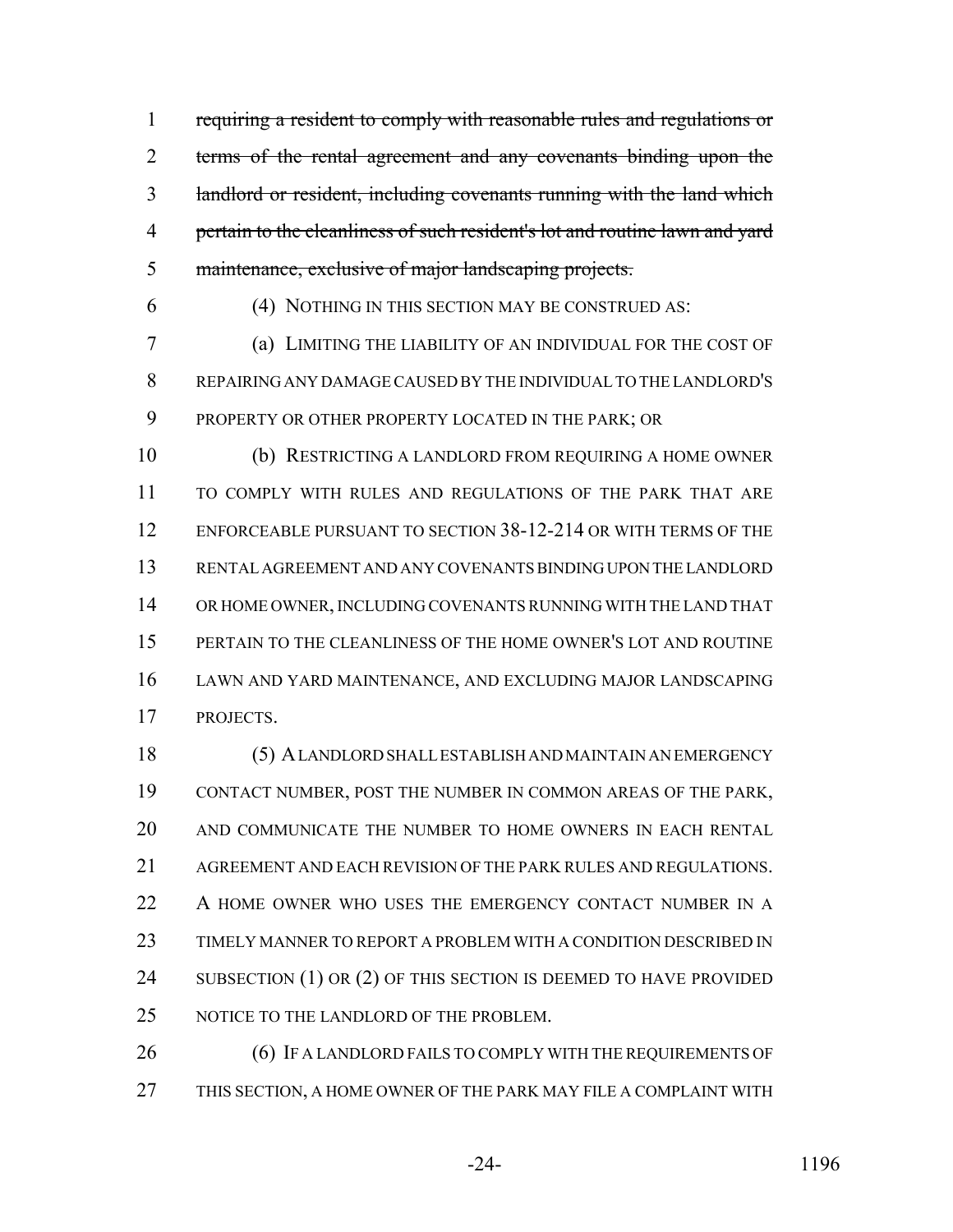THE DIVISION OF HOUSING PURSUANT TO THE "MOBILE HOME PARK ACT DISPUTE RESOLUTION AND ENFORCEMENT PROGRAM" CREATED IN SECTION 38-12-1104. IF THE DIVISION FINDS BY A WRITTEN DETERMINATION THAT THE LANDLORD HAS VIOLATED THIS SECTION, THE DIVISION MAY:

(a) IMPOSE PENALTIES, AS DESCRIBED IN SECTION 38-12-1105 (5);

 (b) ISSUE AN ORDER TO CEASE AND DESIST, AS DESCRIBED IN 8 SECTION 38-12-1105 (6);

 (c) REQUIRE THE LANDLORD TO REDUCE THE RENT OWED BY A HOME OWNER ON A PRORATED BASIS TO REFLECT THE HOME OWNER'S LOSS OF USE OF THE MOBILE HOME SPACE; OR

 (d) REQUIRE THE LANDLORD TO COMPENSATE A HOME OWNER FOR HOUSING EXPENSES ON A PER DIEM BASIS IF THE HOME OWNER IS DISPLACED FROM THE HOME OWNER'S MOBILE HOME AS A RESULT OF THE LANDLORD'S VIOLATION.

 **SECTION 11.** In Colorado Revised Statutes, **add** 38-12-212.4 and 38-12-212.5 as follows:

 **38-12-212.4. Required disclosure and notice of water usage and billing - responsibility for leaks.** (1) IF THE MANAGEMENT CHARGES HOME OWNERS INDIVIDUALLY FOR WATER USAGE IN THE PARK, THEN, ON OR BEFORE JANUARY 31 OF EACH YEAR, THE MANAGEMENT SHALL PROVIDE TO EACH HOME OWNER AND POST IN A CLEARLY VISIBLE LOCATION IN AT LEAST ONE COMMON AREA OF THE MOBILE HOME PARK THE FOLLOWING INFORMATION:

 (a) THE METHODOLOGY BY WHICH THE MANAGEMENT CALCULATES THE AMOUNT CHARGED TO EACH HOME OWNER FOR WATER USAGE ON THE HOME OWNER'S LOT;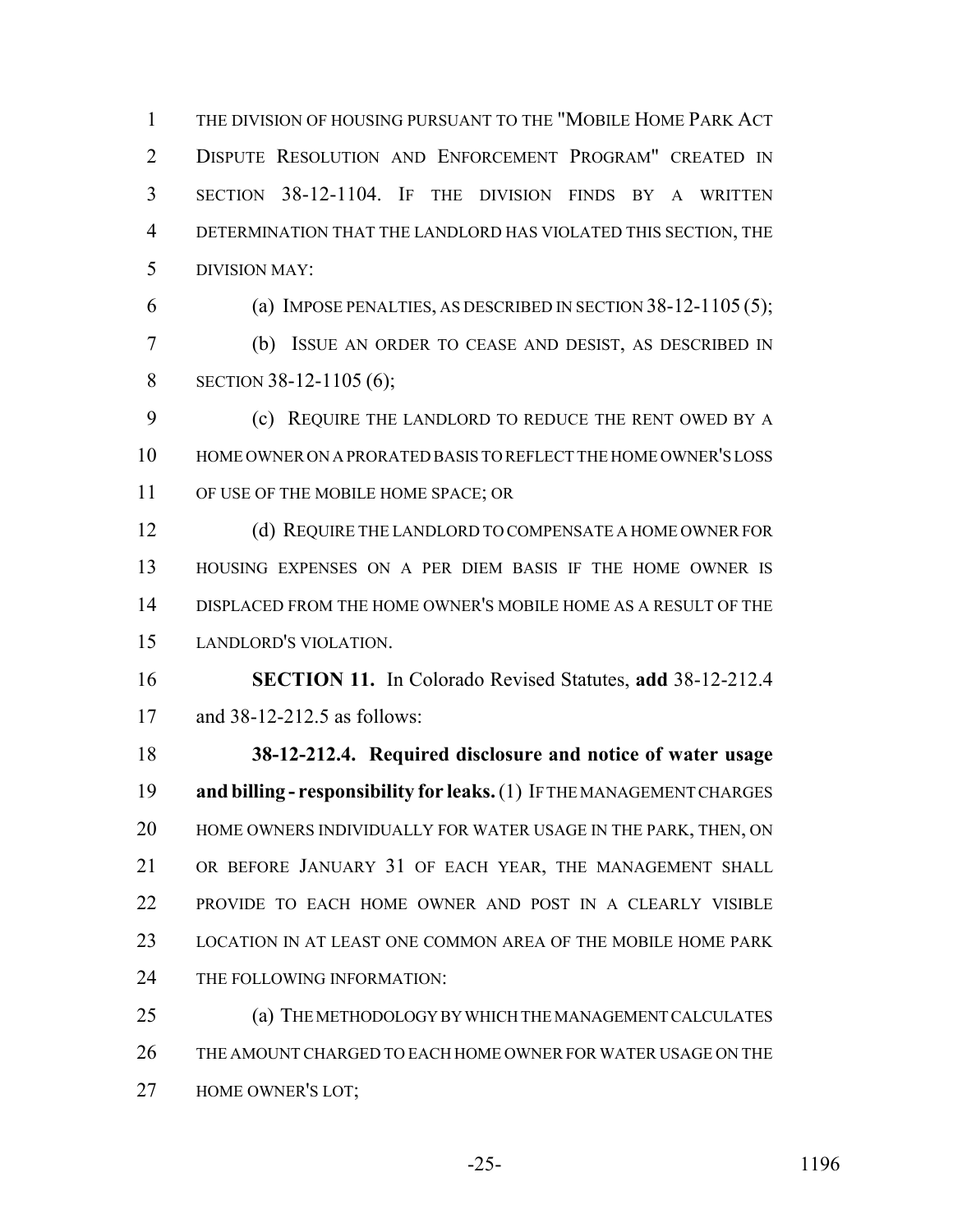(b) THE METHODOLOGY BY WHICH THE MANAGEMENT CALCULATES THE AMOUNT CHARGED TO EACH HOME OWNER FOR WATER USAGE IN COMMON AREAS OF THE MOBILE HOME PARK; AND

 (c) THE CURRENT RESIDENTIAL WATER RATE SCHEDULE OF THE WATER UTILITY OR MUNICIPAL WATER SERVICE PROVIDER THAT SUPPLIES WATER TO THE PARK.

 (2) IF THE MANAGEMENT CHARGES HOME OWNERS FOR WATER USAGE IN THE PARK, WHETHER INDIVIDUALLY OR IN AN AGGREGATE AMOUNT, THE MANAGEMENT SHALL PROVIDE TO EACH HOME OWNER A MONTHLY WATER BILL THAT INDICATES THE AMOUNT OWED BY THE HOME OWNER, THE TOTAL AMOUNT OWED BY ALL THE RESIDENTS IN THE MOBILE 12 HOME PARK, AND, IF THE MANAGEMENT PURCHASES THE WATER FROM A PROVIDER, THE TOTAL AMOUNT PAID BY THE MANAGEMENT TO THE PROVIDER.

 (3) THE MANAGEMENT SHALL NOT CHARGE A HOME OWNER FOR ANY COSTS IN ADDITION TO THE ACTUAL COST OF WATER BILLED TO THE MANAGEMENT.

 (4) THE MANAGEMENT SHALL USE A METHODOLOGY THAT IS REASONABLE, EQUITABLE, AND CONSISTENT FOR BILLING HOME OWNERS FOR ANY TYPE OF WATER USAGE.

21 (5) IF THE MANAGEMENT LEARNS OF A LEAK IN A WATER LINE INSIDE THE PARK, THE MANAGEMENT SHALL NOTIFY EACH HOME OWNER OF THE LEAK WITHIN TWENTY-FOUR HOURS.

**(6) THE MANAGEMENT SHALL NOT BILL A HOME OWNER FOR ANY**  WATER USAGE THAT IS CAUSED BY A LEAK IN A WATER LINE INSIDE THE PARK.

**38-12-212.5. Prohibition on retaliation.** (1) THE MANAGEMENT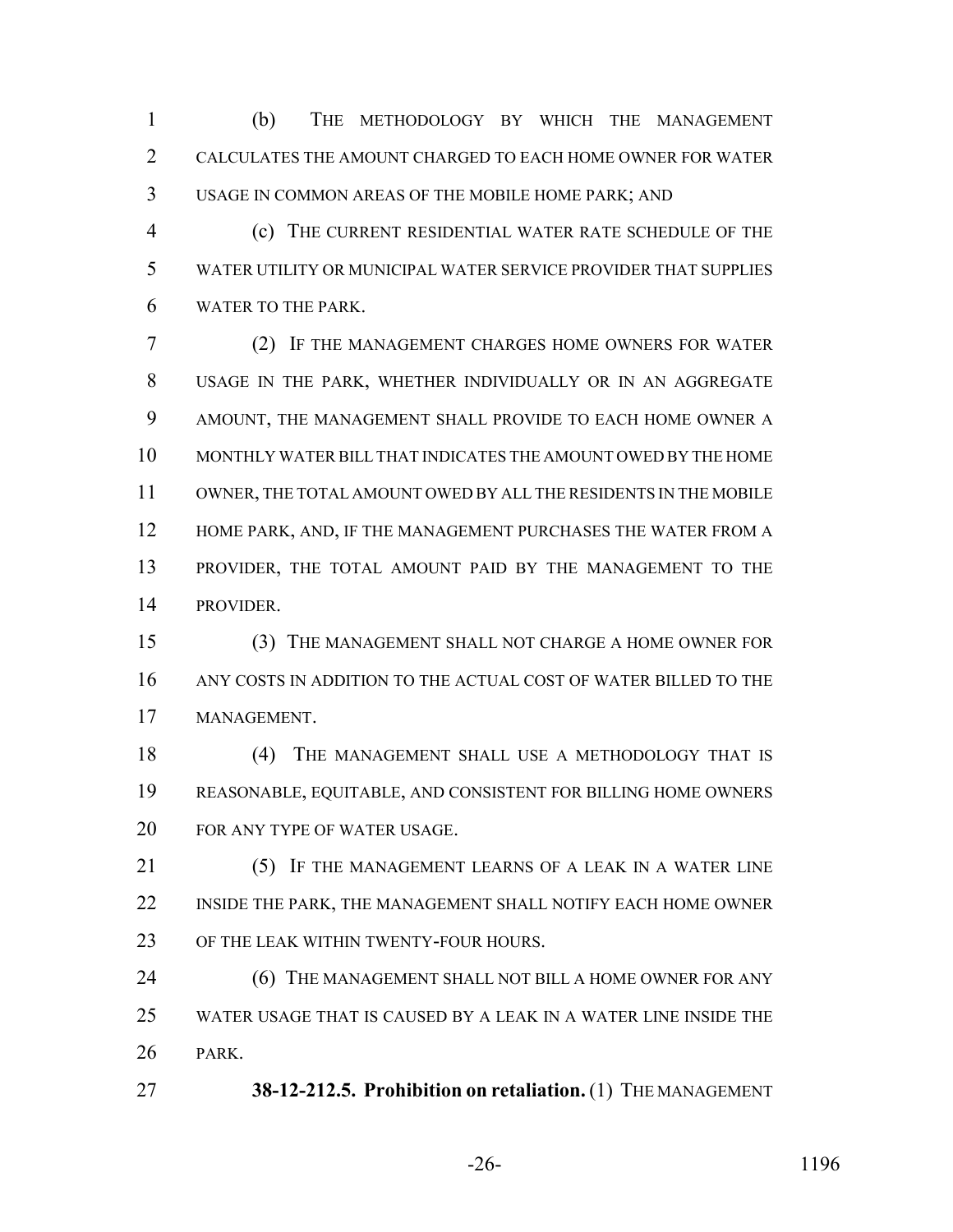SHALL NOT TAKE RETALIATORY ACTION AGAINST A HOME OWNER WHO EXERCISES ANY RIGHT CONFERRED UPON THE HOME OWNER BY THIS PART 2, PART 11 OF THIS ARTICLE 12, OR ANY OTHER PROVISION OF LAW. (2) EXCEPT AS DESCRIBED IN SUBSECTION (3) OF THIS SECTION, IN AN ACTION OR ADMINISTRATIVE PROCEEDING BY OR AGAINST A HOME OWNER, THE MANAGEMENT'S ACTION IS PRESUMED TO BE RETALIATORY IF, WITHIN THE ONE HUNDRED TWENTY DAYS PRECEDING THE MANAGEMENT'S ACTION, THE HOME OWNER: (a) COMPLAINED OR EXPRESSED AN INTENTION TO COMPLAIN TO A GOVERNMENTAL AGENCY ABOUT A MATTER RELATING TO THE MOBILE HOME PARK; (b) SUBMITTED A COMPLAINT TO THE MANAGEMENT ABOUT A 13 VIOLATION DESCRIBED IN THIS PART 2; (c) ORGANIZED OR BECAME A MEMBER OF A TENANTS' ASSOCIATION OR SIMILAR ORGANIZATION; OR (d) MADE ANY OTHER EFFORT TO SECURE OR ENFORCE ANY OF THE RIGHTS OR REMEDIES PROVIDED BY THIS PART 2 OR ANY OTHER PROVISION OF LAW. 20 (3) THE PRESUMPTION OF RETALIATORY ACTION DESCRIBED IN SUBSECTION (2) OF THIS SECTION DOES NOT APPLY TO AN ACTION OR ADMINISTRATIVE HEARING WHERE THE MANAGEMENT: (a) ADDRESSES NONPAYMENT OF RENT BY A HOME OWNER, AS DESCRIBED IN SECTION 38-12-204; OR (b) WAS NOTIFIED BY A PEACE OFFICER OR OTHERWISE BECAME AWARE THAT THE MOBILE HOME THAT IS THE BASIS OF THE ADMINISTRATIVE HEARING WAS BEING OPERATED AS AN ILLEGAL DRUG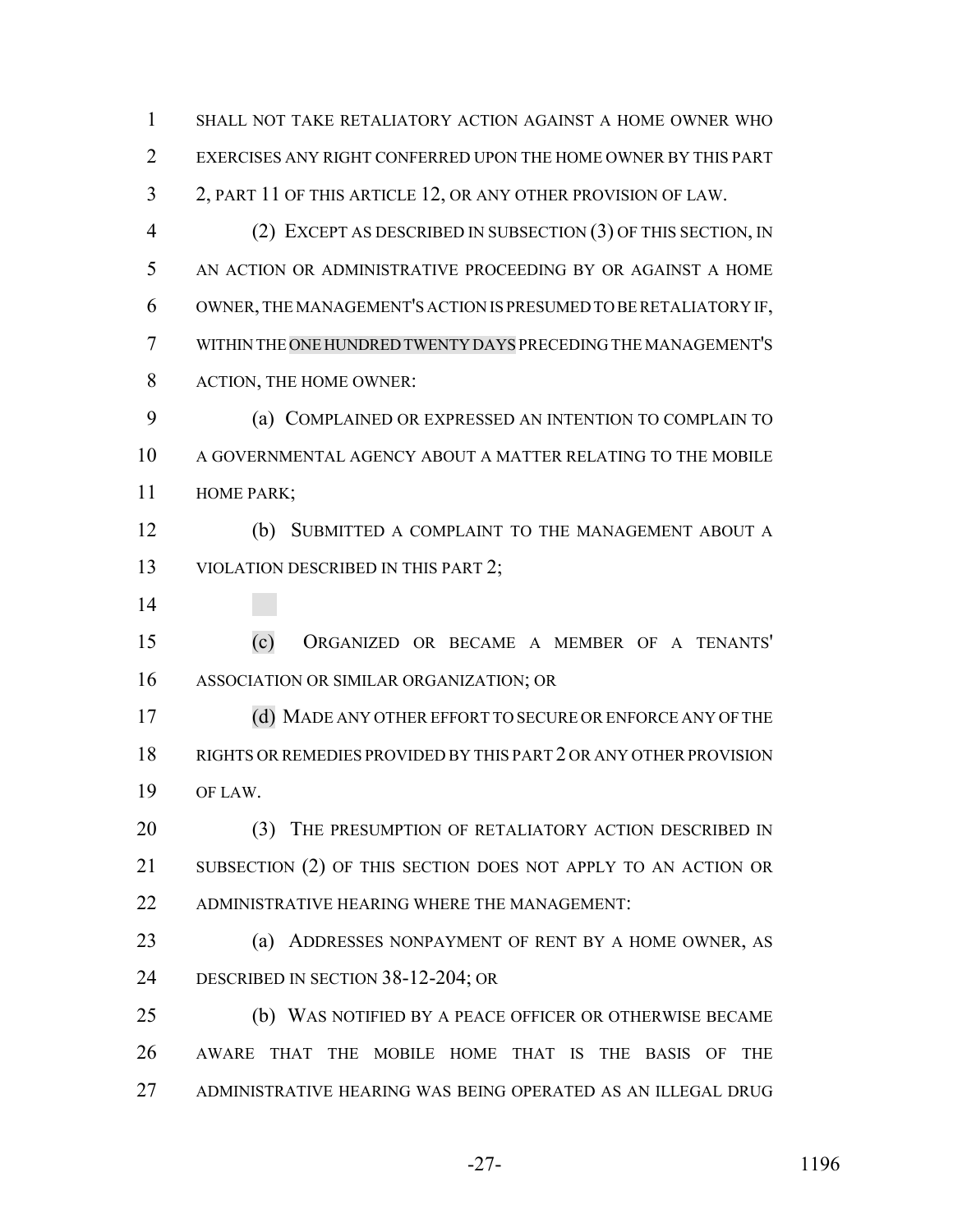LABORATORY, AS DEFINED IN SECTION 25-18.5-101 (8).

 (4) THE MANAGEMENT MAY REBUT A PRESUMPTION OF RETALIATION WITH SUFFICIENT EVIDENCE OF A NONRETALIATORY PURPOSE.

 (5) THE RIGHTS AND REMEDIES PROVIDED BY THIS SECTION ARE AVAILABLE TO HOME OWNERS IN ADDITION TO THE ANTI-RETALIATION PROTECTION PROVIDED IN SECTION 38-12-1105 (13).

 **SECTION 12.** In Colorado Revised Statutes, 38-12-213, **add** (5) and (6) as follows:

 **38-12-213. Rental agreement - disclosure of terms in writing - prohibited terms.** (5) A RENTAL AGREEMENT MAY NOT INCLUDE ANY PROVISION:

 (a) BY WHICH A HOME OWNER WAIVES ANY RIGHTS CREATED BY 14 THIS PART 2 OR PART 11 OF THIS ARTICLE 12;

 (b) THAT REQUIRES A HOME OWNER TO AGREE TO A POSSESSORY LIEN;

 (c) THAT BINDS A HOME OWNER TO ARBITRATION IN LIEU OF A CIVIL TRIAL; OR

 (d) THAT AUTHORIZES A THIRD PERSON TO CONFESS JUDGMENT ON A CLAIM THAT ARISES FROM THE RENTAL AGREEMENT, THIS PART 2, OR 21 PART 11 OF THIS ARTICLE 12.

22 (6) ANY PROVISION OF A RENTAL AGREEMENT THAT IS PROHIBITED BY SUBSECTION (1) OF THIS SECTION IS AGAINST PUBLIC POLICY, UNENFORCEABLE, AND VOID.

 **SECTION 13.** In Colorado Revised Statutes, **amend** 38-12-214 as follows:

**38-12-214. Rules and regulations - amendments - notice -**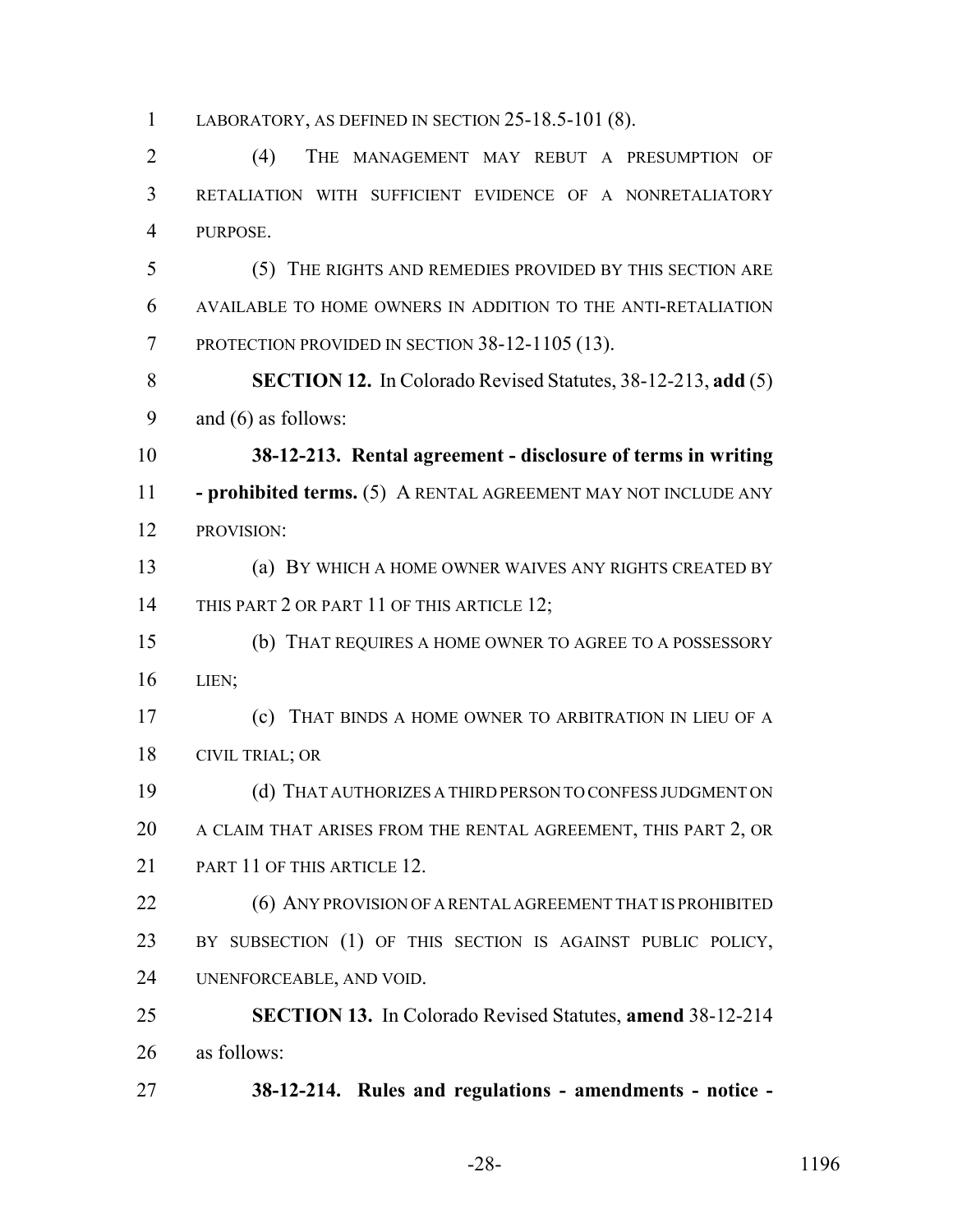**complaints.** (1) The management shall adopt written rules and 2 regulations concerning all home owners' use and occupancy of the premises. EXCEPT AS OTHERWISE PROVIDED IN THIS SECTION, such rules and regulations are enforceable against a home owner only if:

 (a) Their purpose is to promote the convenience, safety or welfare 6 of the home owners, protect and preserve the premises from abusive use ABUSE, or make a fair distribution of services and facilities held out for the home owners generally;

9 (b) They are reasonably related to the A LEGITIMATE purpose, for which they are adopted;

 (c) They are not ARBITRARY, CAPRICIOUS, UNREASONABLE, retaliatory, or discriminatory in nature;

 (d) They are sufficiently explicit in prohibition, direction, or 14 limitation of the EACH home owner's conduct to fairly inform him EACH 15 HOME OWNER of what he THE HOME OWNER must DO or must not do to comply; AND

 (e) THEY ARE ESTABLISHED IN THE RENTAL AGREEMENT AT THE INCEPTION OF THE TENANCY, AMENDED SUBSEQUENTLY WITH THE CONSENT OF THE HOME OWNER, OR, EXCEPT AS DESCRIBED IN SUBSECTION (2) OF THIS SECTION, AMENDED SUBSEQUENTLY WITHOUT THE CONSENT OF THE HOME OWNER AFTER THE MANAGEMENT HAS PROVIDED WRITTEN 22 NOTICE OF THE AMENDMENTS TO THE HOME OWNER AT LEAST SIXTY DAYS BEFORE THE AMENDMENTS BECOME EFFECTIVE, AND, IF APPLICABLE, ENFORCED IN COMPLIANCE WITH SUBSECTION (3) OF THIS SECTION.

25 (2) WHEN A MOBILE HOME IS OWNED BY A PERSON OTHER THAN THE OWNER OF THE MOBILE HOME PARK IN WHICH THE MOBILE HOME IS LOCATED, THE MOBILE HOME IS A SEPARATE UNIT OF OWNERSHIP, AND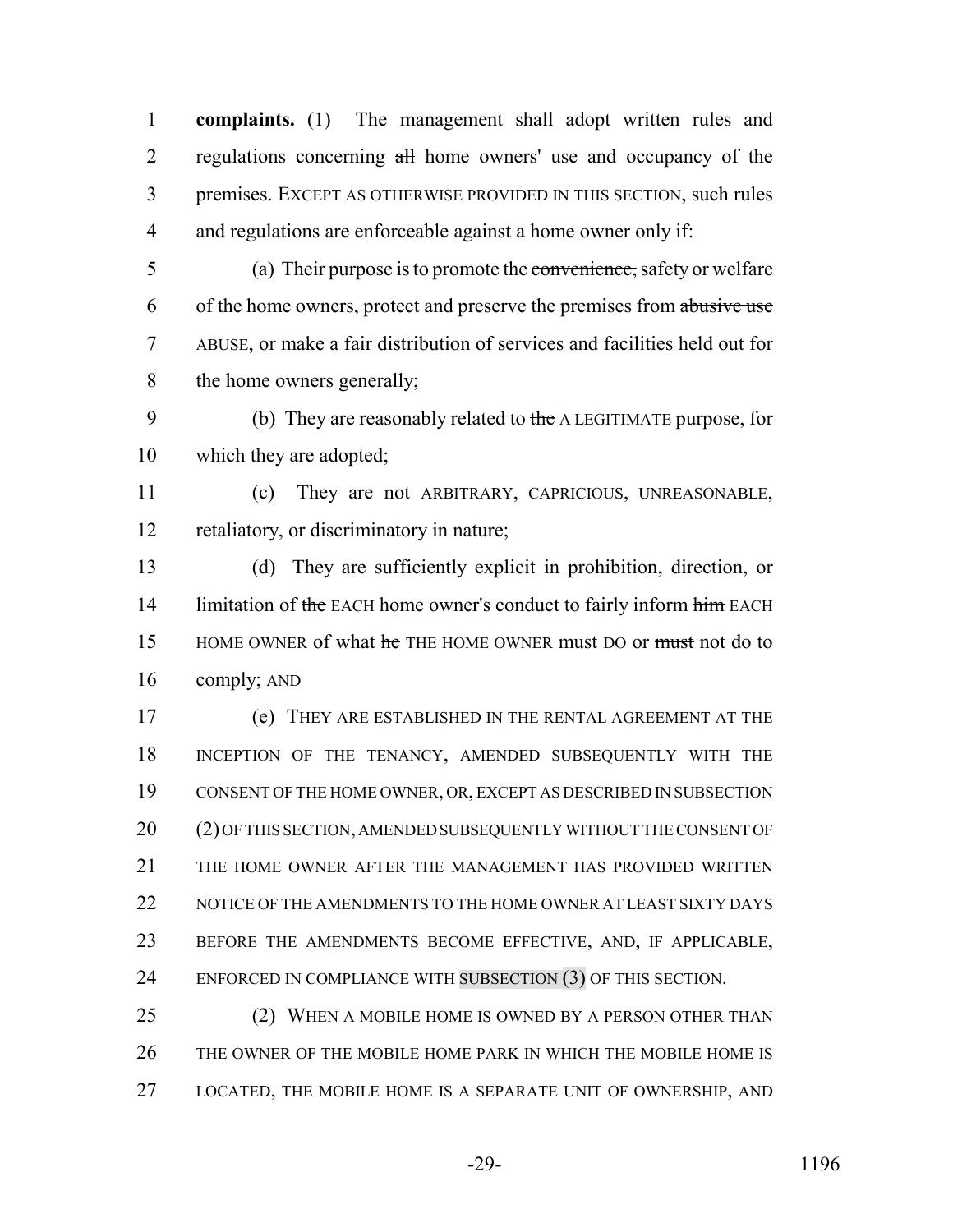RULES AND REGULATIONS THAT IMPOSE RESTRICTIONS OR REQUIREMENTS ON THAT SEPARATE UNIT THAT ARE ADOPTED AFTER THE HOME OWNER SIGNS THE RENTAL AGREEMENT AND WITHOUT THE CONSENT OF THE HOME 4 OWNER ARE PRESUMED UNREASONABLE. NOTHING IN THIS SUBSECTION (2) PROHIBITS THE MANAGEMENT FROM REQUIRING COMPLIANCE WITH PARK RULES AND REGULATIONS AT THE TIME OF SALE OR TRANSFER TO A NEW OWNER; EXCEPT THAT, AS USED IN THIS SUBSECTION (2), "TRANSFER" DOES NOT INCLUDE A TRANSFER OF OWNERSHIP PURSUANT TO DEATH OR DIVORCE OR A TRANSFER OF OWNERSHIP TO A NEW CO-OWNER PURSUANT TO MARRIAGE.

 (3) (a) IF THE MANAGEMENT PROVIDES EACH HOME OWNER WRITTEN NOTICE OF THE MANAGEMENT'S INTENT TO ADD OR AMEND ANY WRITTEN RULE OR REGULATION AS DESCRIBED IN SUBSECTION (1)(e) OF THIS SECTION, A HOME OWNER MAY FILE A COMPLAINT CHALLENGING THE RULE, REGULATION, OR AMENDMENT PURSUANT TO SECTION 38-12-1105 WITHIN SIXTY DAYS AFTER RECEIVING THE NOTICE. IF A HOME OWNER FILES SUCH A COMPLAINT, AND THE NEW OR AMENDED RULE OR REGULATION WILL INCREASE A COST TO THE HOME OWNER IN AN AMOUNT THAT EQUALS OREXCEEDS TEN PERCENT OFTHE HOME OWNER'S MONTHLY RENT OBLIGATION UNDER THE RENTAL AGREEMENT, THE MANAGEMENT SHALL NOT ENFORCE THE RULE, REGULATION, OR AMENDMENT UNLESS 22 AND UNTIL THE PARTIES REACH AN AGREEMENT CONCERNING THE RULE, REGULATION, OR AMENDMENT OR THE DISPUTE RESOLUTION PROCESS CONCLUDES AND THE DIVISION OF HOUSING WITHIN THE DEPARTMENT OF LOCAL AFFAIRS ISSUES A WRITTEN DETERMINATION, PURSUANT TO SECTION 38-12-1105 (4), THAT THE RULE, REGULATION, OR AMENDMENT DOES NOT CONSTITUTE A VIOLATION OF THIS PART 2 AND MAY BE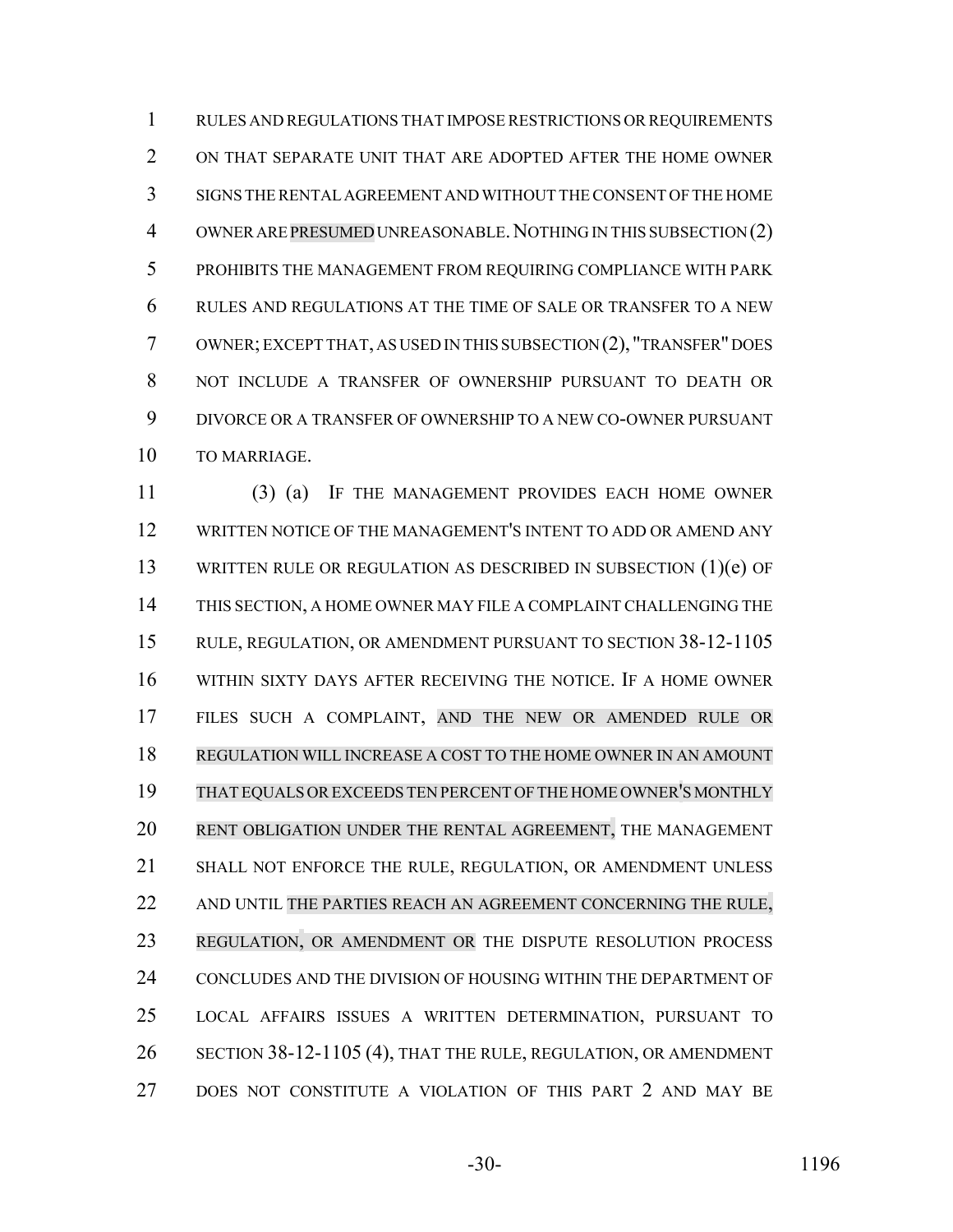ENFORCED. NOTWITHSTANDING ANY PROVISION OF PART 11 OF THIS ARTICLE 12 TO THE CONTRARY, AS PART OF THE COMPLAINT PROCESS DESCRIBED IN SECTION 38-12-1105, THE MANAGEMENT HAS THE BURDEN OF ESTABLISHING THAT THE RULE, REGULATION, OR AMENDMENT SATISFIES THE REQUIREMENTS DESCRIBED IN SUBSECTION (1) OF THIS SECTION.

 (b) NOTHING IN THIS SECTION PRECLUDES A HOME OWNER FROM FILING A COMPLAINT, PURSUANT TO SECTION 38-12-1105, CONCERNING A RULE OR REGULATION AT ANY TIME AFTER THE RULE OR REGULATION TAKES EFFECT.

 (4) RULES AND REGULATIONS THAT CONCERN RECREATIONAL FACILITIES MAY BE AMENDED AT THE REASONABLE DISCRETION OF THE MANAGEMENT.

 **SECTION 14.** In Colorado Revised Statutes, **add** 38-12-222 as follows:

 **38-12-222. Home owners' right to privacy.** (1) (a) THE MANAGEMENT SHALL RESPECT THE PRIVACY OF HOME OWNERS. EXCEPT AS OTHERWISE PROVIDED BY LAW, THE MANAGEMENT HAS NO RIGHT OF ENTRY TO A MOBILE HOME:

**(I) WITHOUT FIRST OBTAINING THE WRITTEN CONSENT OF THE** HOME OWNER;

**(II) AS DESCRIBED IN SUBSECTION (2) OF THIS SECTION;** 

(III) IN THE CASE OF AN EMERGENCY; OR

(IV) WHEN THE MOBILE HOME HAS BEEN ABANDONED.

**(b)** A HOME OWNER MAY REVOKE CONSENT IN WRITING AT ANY

TIME.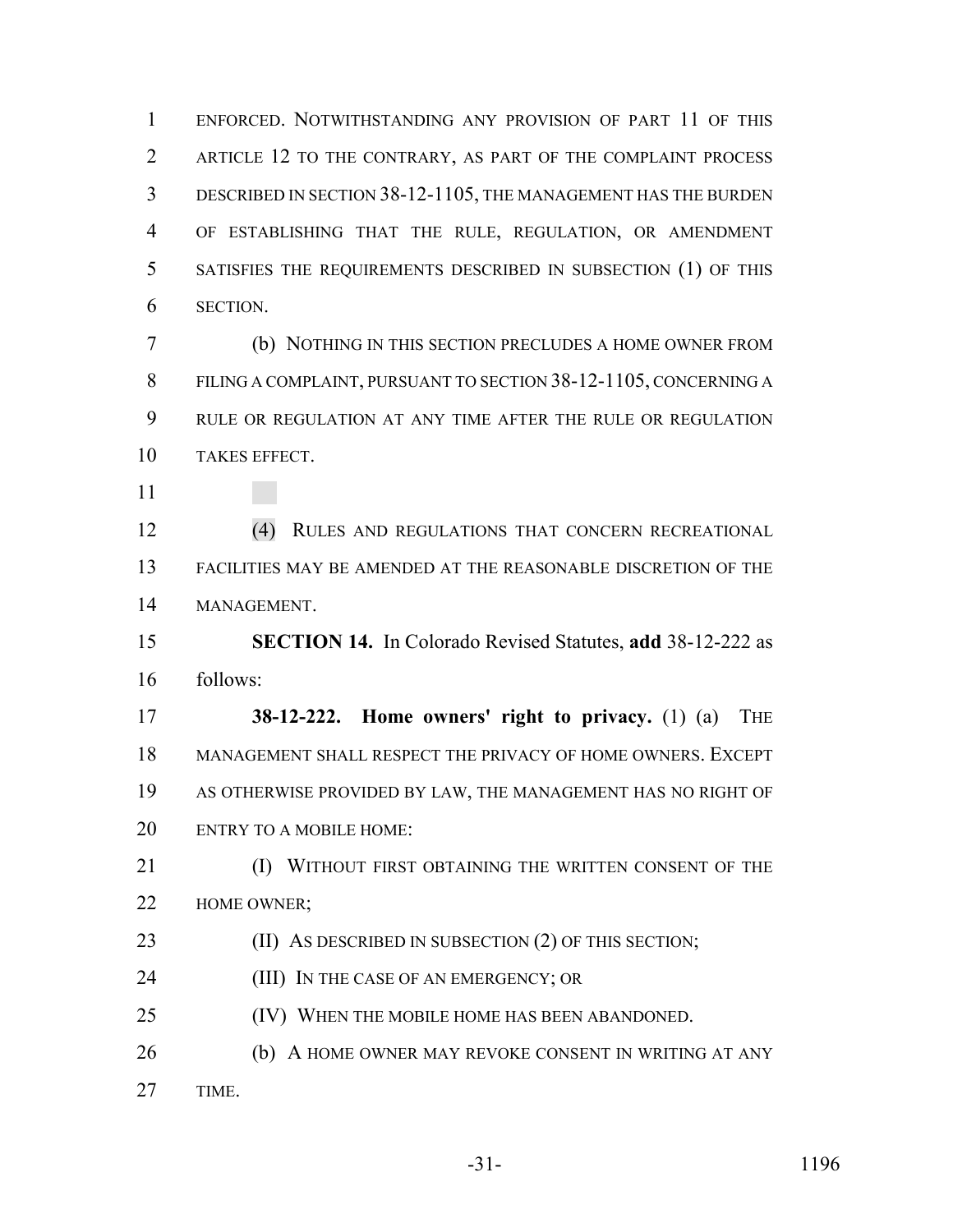(2) UNLESS OTHERWISE PROHIBITED BY LAW, THE MANAGEMENT 2 HAS A RIGHT OF ENTRY TO MOBILE HOME SPACE TO FULFILL THE DUTIES DESCRIBED IN SECTION 38-12-212.3 AND TO ENSURE COMPLIANCE WITH APPLICABLE CODES, STATUTES, ORDINANCES, AND ADMINISTRATIVE RULES; THE RENTAL AGREEMENT; AND THE RULES AND REGULATIONS OF THE PARK.A LANDLORD SHALL NOT ENTER IN A MANNER THAT INTERFERES WITH A HOME OWNER'S PEACEFUL ENJOYMENT OF THE MOBILE HOME SPACE, AS DESCRIBED IN SECTION 38-12-219 (1)(b), EXCEPT IN THE CASE OF AN EMERGENCY. (3) EXCEPT WHEN POSTING NOTICES THAT ARE REQUIRED BY LAW OR BY A RENTAL AGREEMENT, THE MANAGEMENT SHALL MAKE A REASONABLE EFFORT TO NOTIFY A HOME OWNER OF THE MANAGEMENT'S INTENTION TO ENTER THE MOBILE HOME SPACE AT LEAST FORTY-EIGHT HOURS BEFORE ENTRY. **SECTION 15.** In Colorado Revised Statutes, 38-12-1105, **amend** (13) as follows: **38-12-1105. Dispute resolution program - complaint process.** (13) A landlord may not take any retaliatory actions against a home owner. for expressing an intention to file a complaint under this program 20 or filing a complaint under this program. If the division determines that a landlord has retaliated against a home owner, the division may impose a fine of up to ten thousand dollars on the landlord. **SECTION 16.** In Colorado Revised Statutes, 1-1-104, **amend** (48) as follows: **1-1-104. Definitions.** As used in this code, unless the context otherwise requires: (48) "Taxable property" means real or personal property subject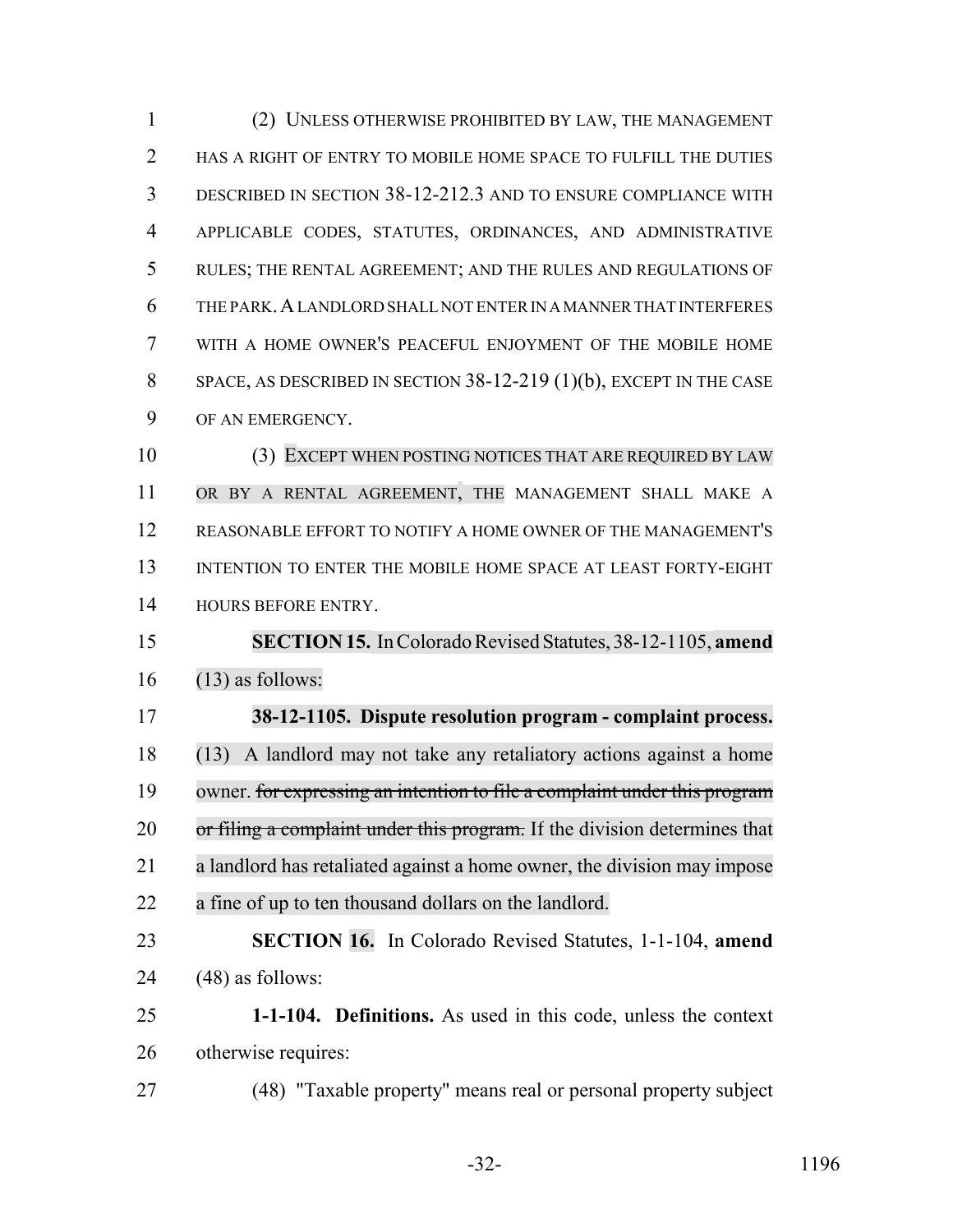1 to general ad valorem taxes. For all elections and petitions that require 2 ownership of real property or land, ownership of a mobile home or 3 manufactured home, as defined in section  $5-1-301$  (29),  $38-12-201.5$  (2) 4 (5), or 42-1-102 (106)(b),  $C.R.S.,$  is sufficient to qualify as ownership of 5 real property or land for the purpose of voting rights and petitions.

6 **SECTION 17.** In Colorado Revised Statutes, 13-40-110, **amend** 7 (2) as follows:

8 **13-40-110. Action - how commenced.** (2) In an action for 9 termination of a tenancy in a mobile home park, the complaint, in addition 10 to the requirements of subsection (1) of this section, shall MUST specify 11 the particular reasons for termination as such THE reasons are stated in 12 section 38-12-203. C.R.S. Such THE complaint shall MUST specify the 13 approximate time, place, and manner in which the tenant allegedly 14 committed the acts giving rise to the complaint. If the action is based on 15 the mobile home or mobile home lot being out of compliance with the 16 rules and regulations adopted pursuant to section 38-12-203 (1)(c), C.R.S. 17 SECTION 38-12-214, the complaint shall MUST specify that the home 18 owner was given thirty NINETY days from AFTER the date of service or 19 posting of the notice to quit to cure the noncompliance, and that thirty 20 NINETY days have passed, and the noncompliance has not been cured.

21 **SECTION 18.** In Colorado Revised Statutes, 32-1-103, **amend** 22  $(5)(d)$  and  $(23)(c)$  as follows:

23 **32-1-103. Definitions.** As used in this article 1, unless the context 24 otherwise requires:

25 (5) (d) For all elections and petitions that require ownership of 26 real property or land, THE OWNERSHIP OF a mobile home as defined in 27 section 38-12-201.5  $(2)$  (5) or 5-1-301 (29), C.R.S., or a manufactured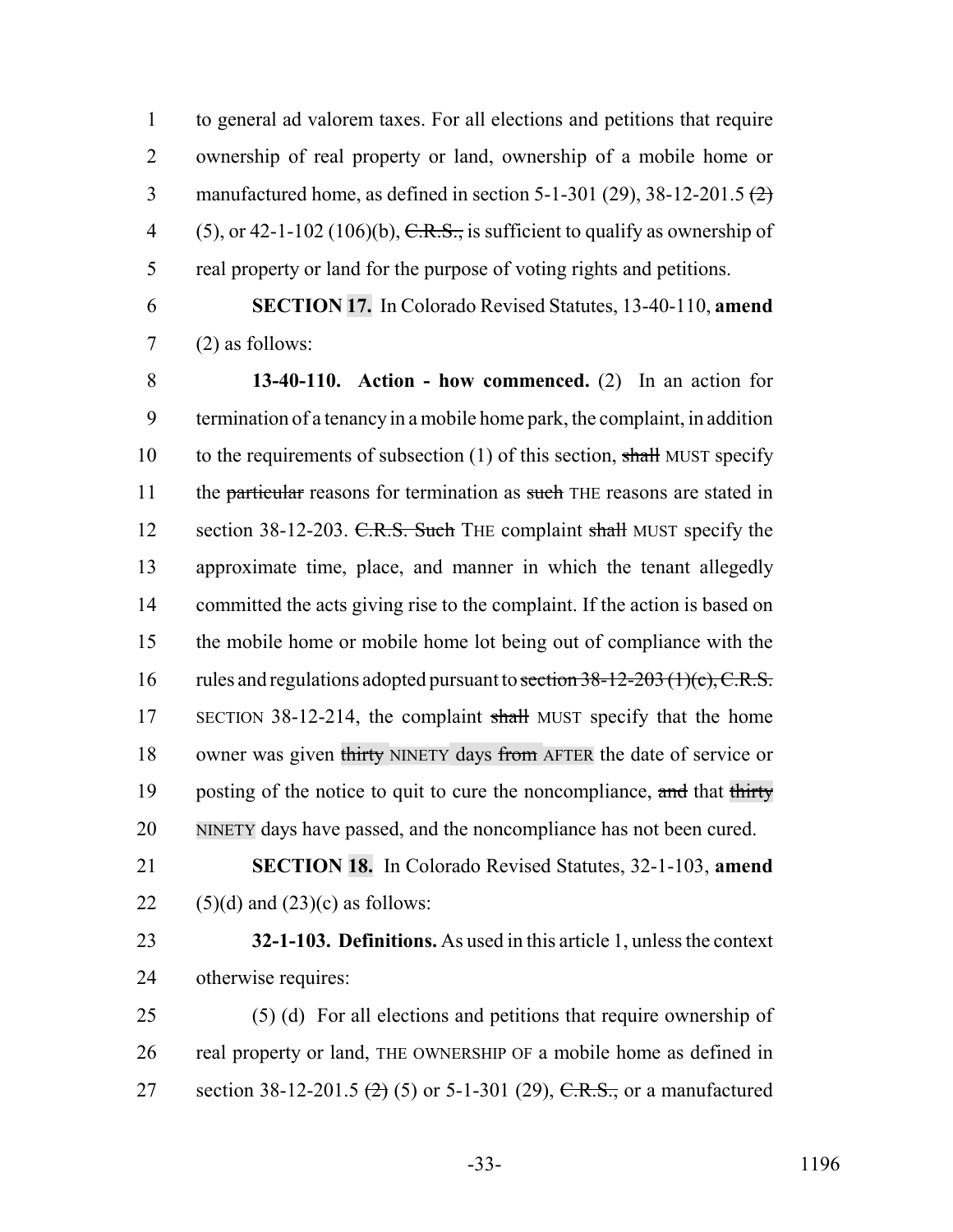1 home as defined in section 42-1-102 (106)(b),  $C.R.S.,$  shall be deemed IS sufficient to qualify as ownership of real property or land for the purpose of voting rights and petitions.

 (23) (c) For all elections and petitions that require ownership of real property or land, THE OWNERSHIP OF a mobile home as defined in 6 section 38-12-201.5  $(2)$  (5) or 5-1-301 (29), C.R.S., or a manufactured 7 home as defined in section 42-1-102 (106)(b),  $C.R.S.,$  shall be deemed IS sufficient to qualify as ownership of real property or land for the purpose of voting rights and petitions.

 **SECTION 19.** In Colorado Revised Statutes, **amend** 35-70-104.1 as follows:

 **35-70-104.1. Mobile home ownership - elections and petitions.** Notwithstanding any other provision of this article ARTICLE 70 to the contrary, for all elections and petitions that require ownership of real property or land, THE OWNERSHIP OF a mobile home as defined in section 16 38-12-201.5  $(2)$  (5) or 5-1-301 (29), C.R.S., or a manufactured home as 17 defined in section 42-1-102 (106)(b),  $C.R.S., shall be deemed$  IS sufficient to qualify as ownership of real property or land for the purpose of voting rights and petitions.

 **SECTION 20.** In Colorado Revised Statutes, 37-45-103, **amend** 21 the introductory portion and  $(4)(c)$  as follows:

 **37-45-103. Definitions.** As used in this article ARTICLE 45 unless the context otherwise requires:

 (4) (c) For all elections and petitions that require ownership of real property or land, THE OWNERSHIP OF a mobile home or manufactured 26 home as defined in section 38-12-201.5 (2) (5), 5-1-301 (29), or 42-1-102 (106)(b), C.R.S., shall be deemed IS sufficient to qualify as ownership of